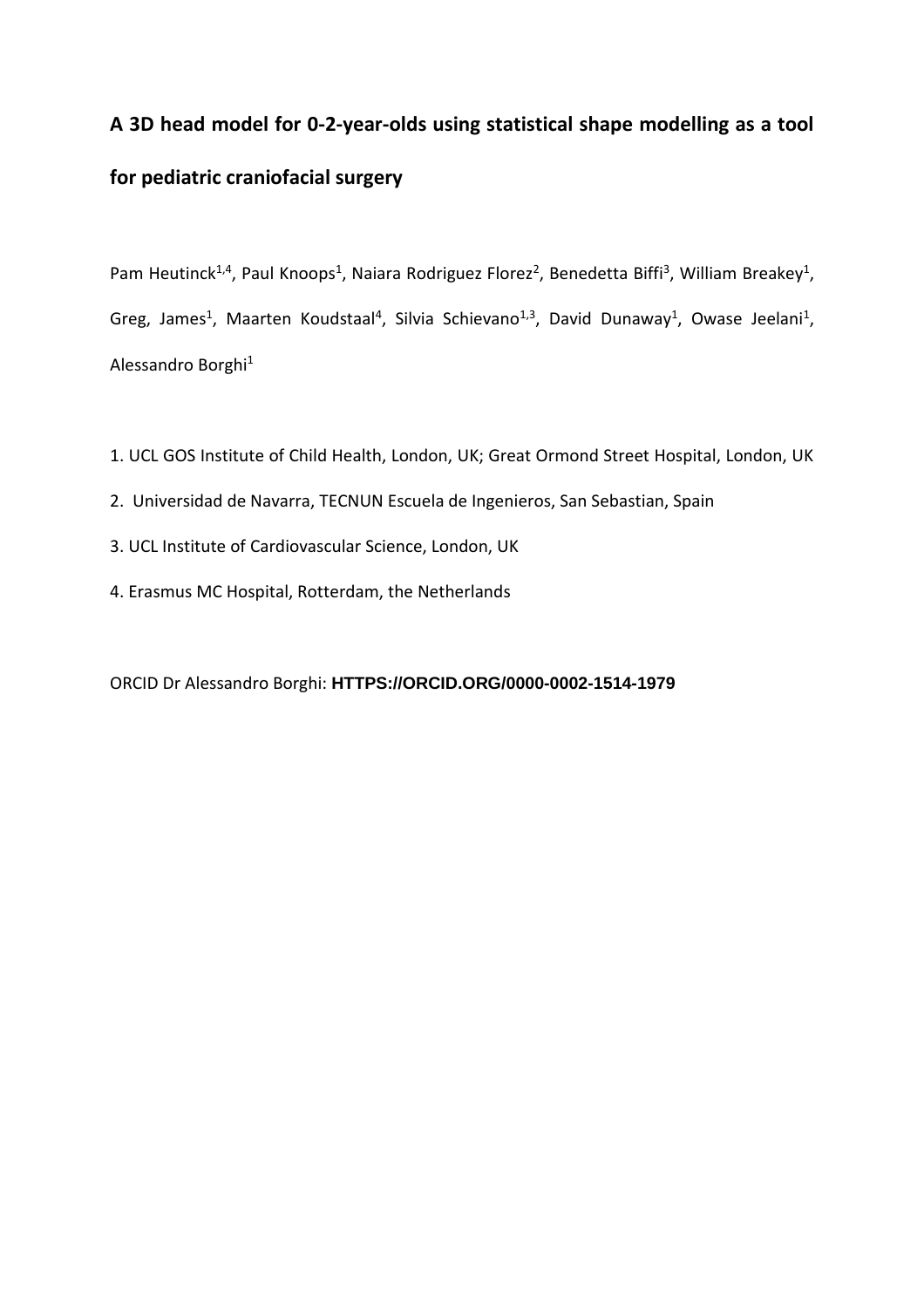#### SUMMARY

The aim of this study is, firstly, to create a population-based 3D head shape model for the 0 to 2-year-old subjects to describe head shape variability within a normal population and, secondly, to test a combined normal and sagittal craniosynostosis (SAG) population model, able to provide surgical outcome assessment.

3D head shapes of patients affected by non-cranial related pathologies, and of SAG patients (pre- and post-op) were extracted either from head CTs or 3D stereophotography scans and processed. Statistical shape modelling (SSM) was used to describe shape variability using two models – a normal population model (MODEL1) and a combined normal and SAG population model (MODEL2). Head shape variability was described via principal components analysis

(PCA) which calculates shape modes describing specific shape features.

MODEL1 (n=65) mode 1 showed statistical correlation (p<0.001) with width (125.8±13.6mm), length (151.3±17.4mm) and height (112.5±11.1mm) whilst mode 2 showed correlation with cranial index (83.5mm±6.3mm, p<0.001). The remaining 9 modes showed more subtle head shape variability MODEL2 (n=159) revealed that post-operative head shape still did not achieve full shape normalization with either spring cranioplasty or total calvarial remodelling.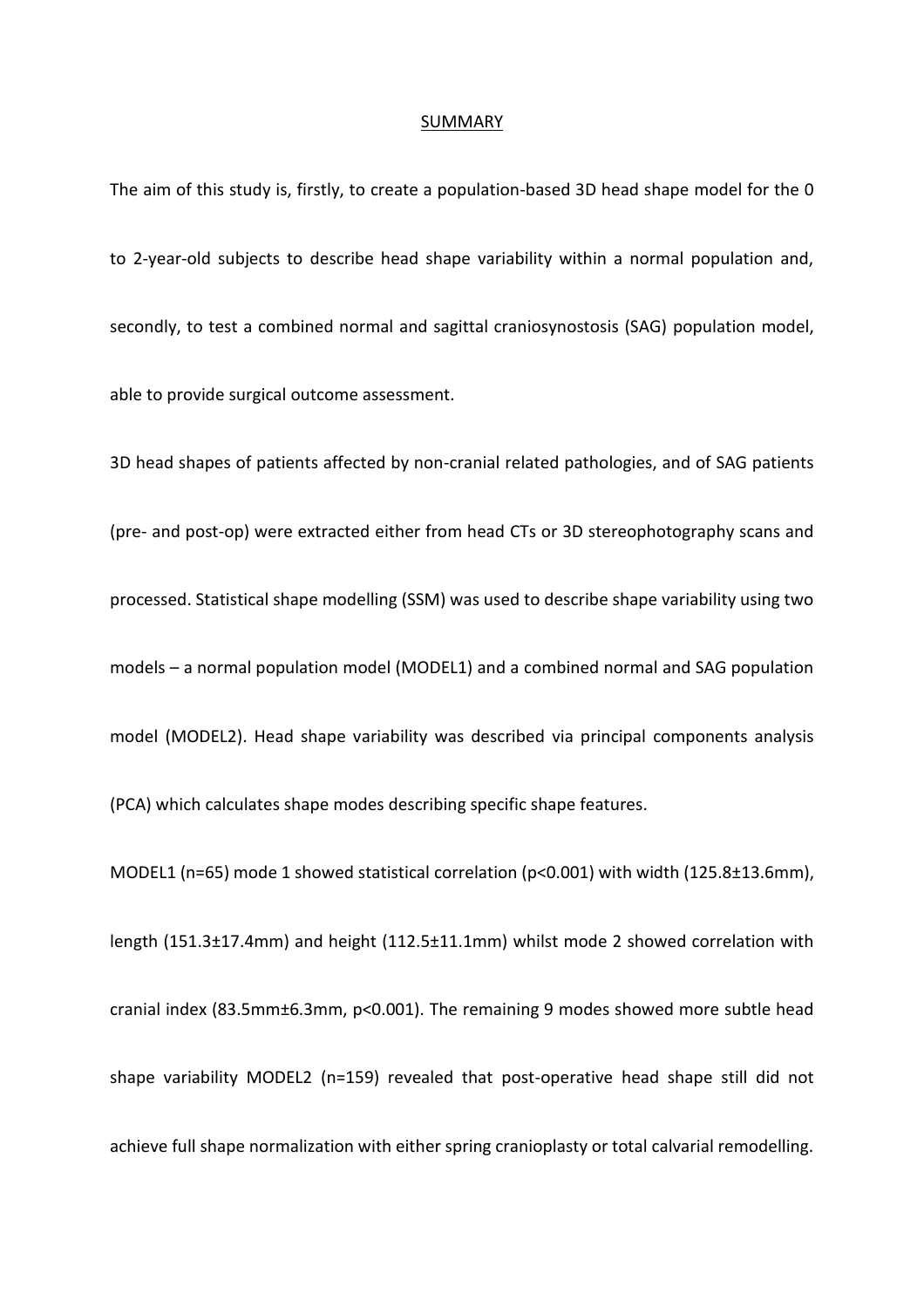This study proves that SSM has the potential to describe detailed anatomical variations in a

paediatric population

# Keywords

Normal head shape, craniosynostosis, statistical shape modelling, spring assisted cranioplasty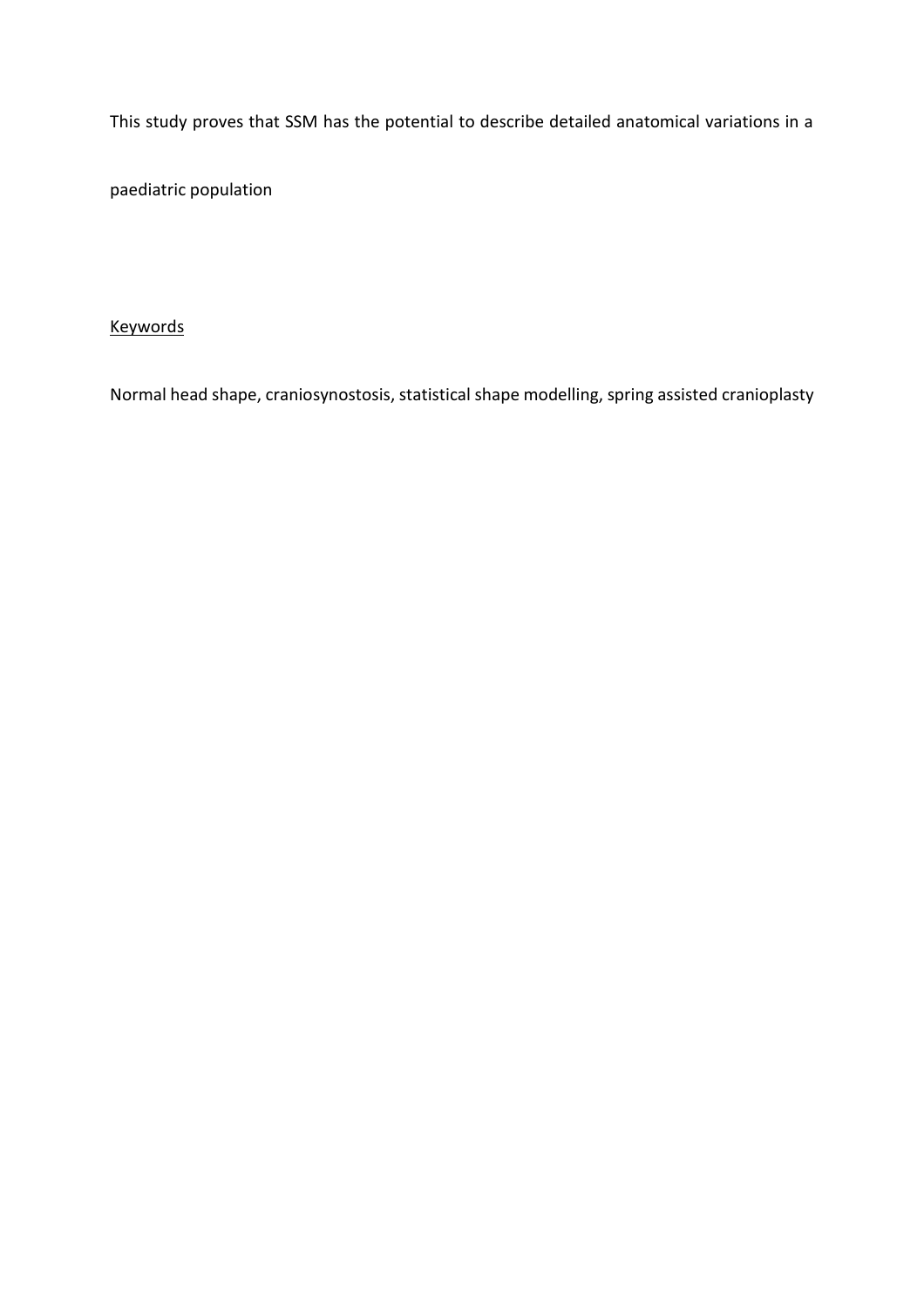#### **INTRODUCTION**

Sagittal craniosynostosis (SAG) is the most common type within the single suture cranial synostoses (*Massimi et al*., 2012; *Cornelissen et al*., 2016). The most common treatment for craniosynostosis is surgical correction which occurs early in life to prevent the aforementioned complications (*Morris*, 2016). Available surgical procedures include total calvarial remodeling (TCR), subtotal calvarial remodeling or less invasive procedures such as springs assisted cranioplasty (SAC) (*Rodgers et al*., 2017; *Runyan et al*., 2020). However, due to the complex anatomy of the skull and the lack of accurate objective normative 3D shape information, sometimes the optimal procedure is difficult to select and satisfactory head shape correction is not achieved.

Normative data of the head anthropometric measurements are available in the literature, which however relay on linear/angular distances and ratios (*Waitzman et al*., 1992; *Delye et al*., 2015; *Pindrik et al*., 2016).

A new method to assess head shape is statistical shape modelling (SSM), that allows to perform statistics on complex 3D anatomical shapes extracted from 3D anatomical images and to describe morphological average and variations within a population (*Pennec*, 2009).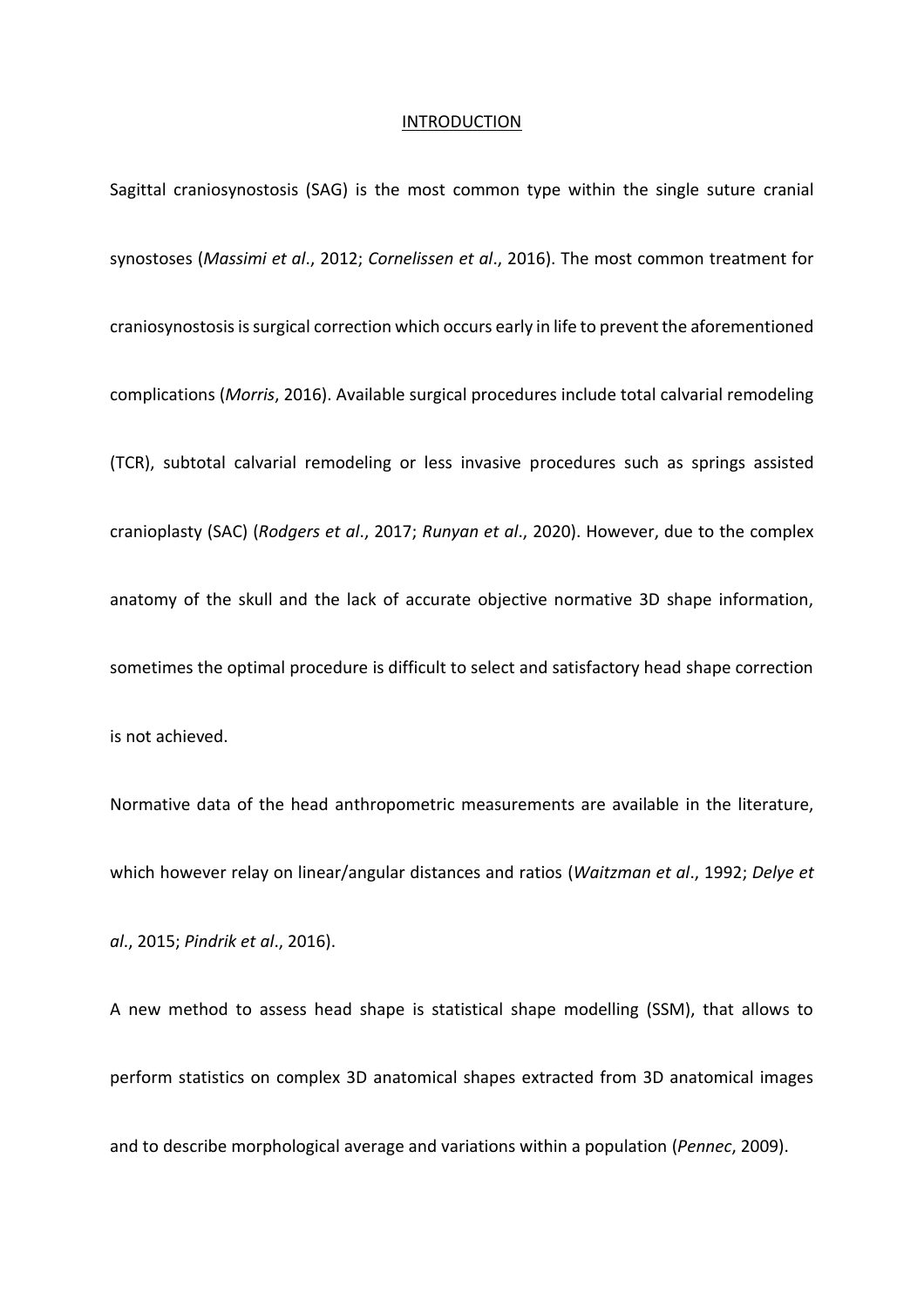SSM was used by other groups in the past to create 3D morphable models of the face (*Booth et al*., 2018; *Tanikawa et al*., 2019) and head (*Staal et al*., 2015; *Dai et al*., 2017). These models describe variations in large populations of normal subjects with the aim of describing shape differences in the healthy population, reconstruct incomplete data by means of model regression and perform subject clustering in terms of genetic variations.

This study aimed to create a population-based 3D head shape model for the 0 to 2-year-old normal population to describe head shape variability within a normal population. Furthermore, we produced a second head shape model by combining the normal population with a SAG population, in order to test its capability to assess surgical procedures.

.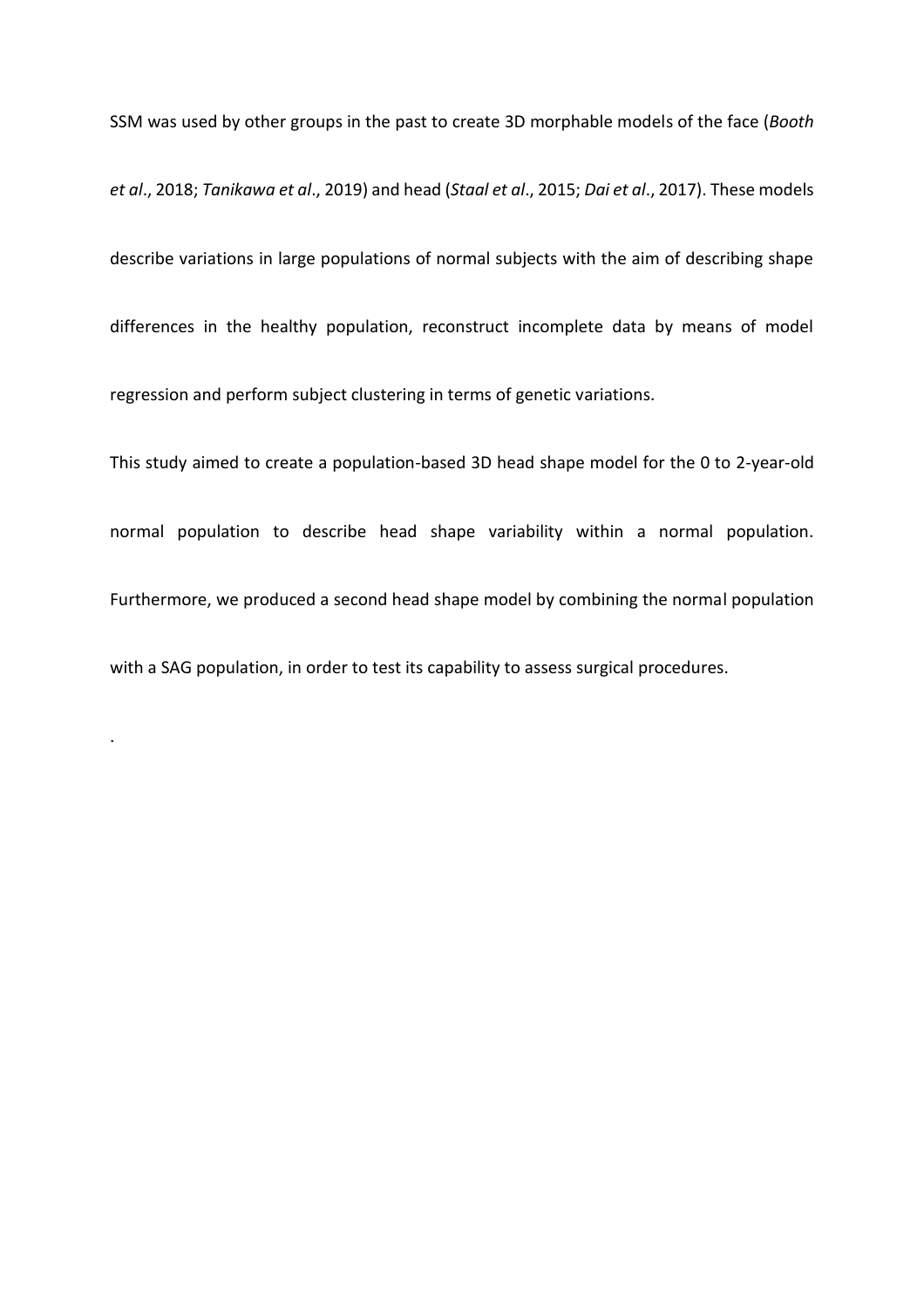#### MATERIAL AND METHODS

Ethical approval was obtained for the use of patient image data for research purposes (UK REC 15/ LO/0386 - Research Ethics Committee approval - study n.14DS25). This is a retrospective cohort study.

#### Patient populations

The radiological imaging database of GOSH was reviewed: patients aged 0-2 years who had received head CT scans for non-craniofacial indications between 2014 and 2017 were recruited (NORM group); similarly, all patients treated in the Craniofacial Unit for scaphocephaly, aged 0-2, and with available scans (either volumetric CT or 3D surface scans)

were recruited (SAG group).

For the NORM group, head CT scans were first reviewed for normality. Each radiology report was assessed and normality was determined by using the following exclusion criteria: scans were excluded if the imaging report contained any notes about abnormal head shape, abnormal head size or any underlying conditions which could potentially affect the head shape such as hydrocephalus, vein of Galan malformation or intraventricular hemorrhage (*Rao et al*.,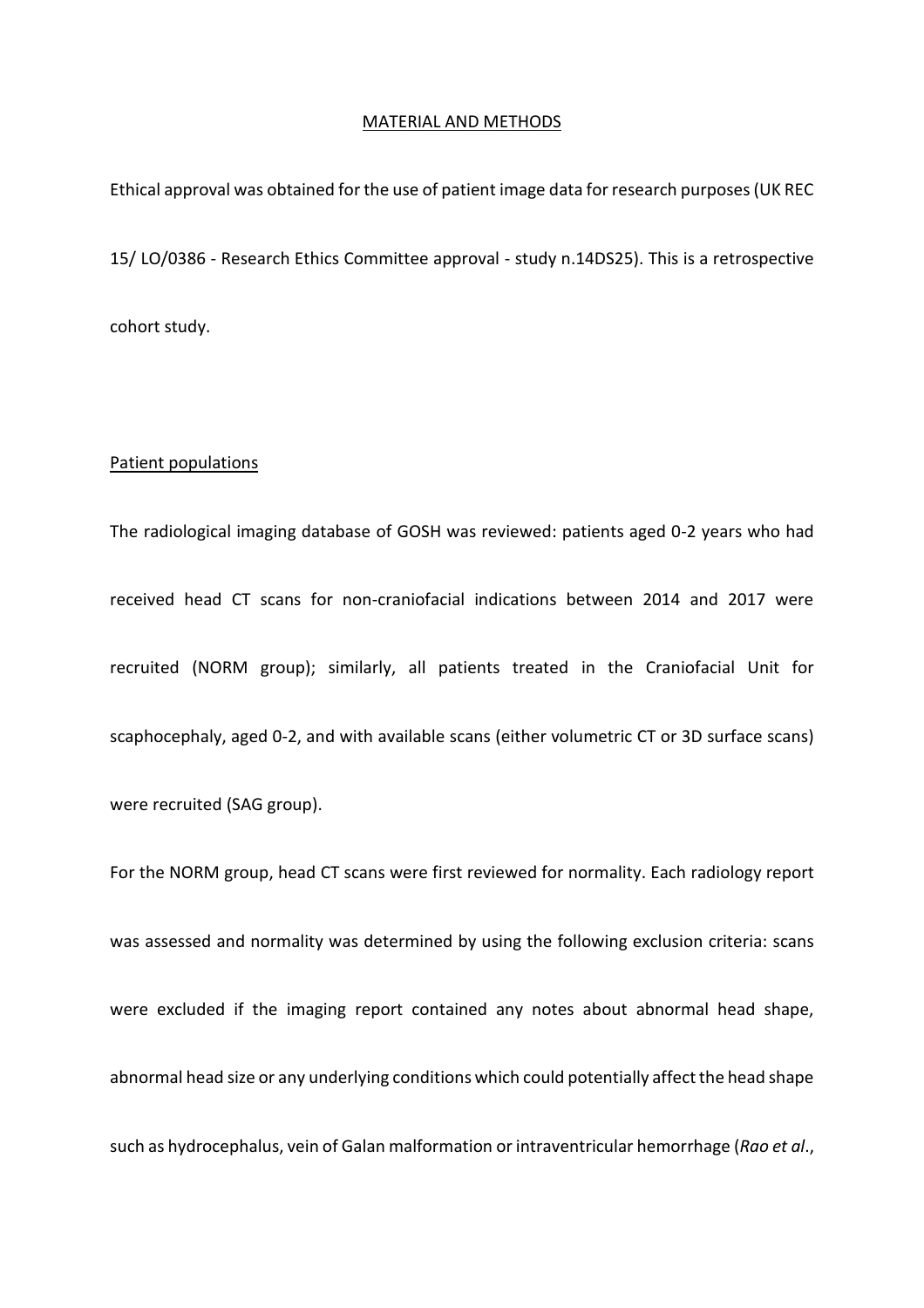2011; *Alvis-Miranda et al*., 2013; *Kuruvilla*, 2014). Patients having local defects (e.g. dermoid cysts) were included if such defects did not affect the head shape, verified by the radiologic report.

For the SAG group, head scans of non-syndromic, single suture, sagittal synostosis patients were collected: head shape of patients who underwent cranial reshaping were retrieved from CTs as well as from 3D handheld surface scanner (as described by Rodriguez-Florez et al 2017a). SAG patients underwent either SAC or TCR: scans were relative to preoperative (PRE) or post-operative (POST) shapes. Table 1 shows a summary of the populations used for this study.

#### Data processing

To be able to use SSM the retrieved scans had to be converted to 3D surface meshes. Simpleware Scan IP (Synopsys Inc., Mountain View, America) was used to convert CT scan DICOM files into 3D surfaces. Artifacts were removed, and scans were exported in stereolithography (STL) format. 3D surface scans were exported using the same format. All STL models were similarly processed in Meshmixer (Autodesk Inc., Toronto, Canada) to isolate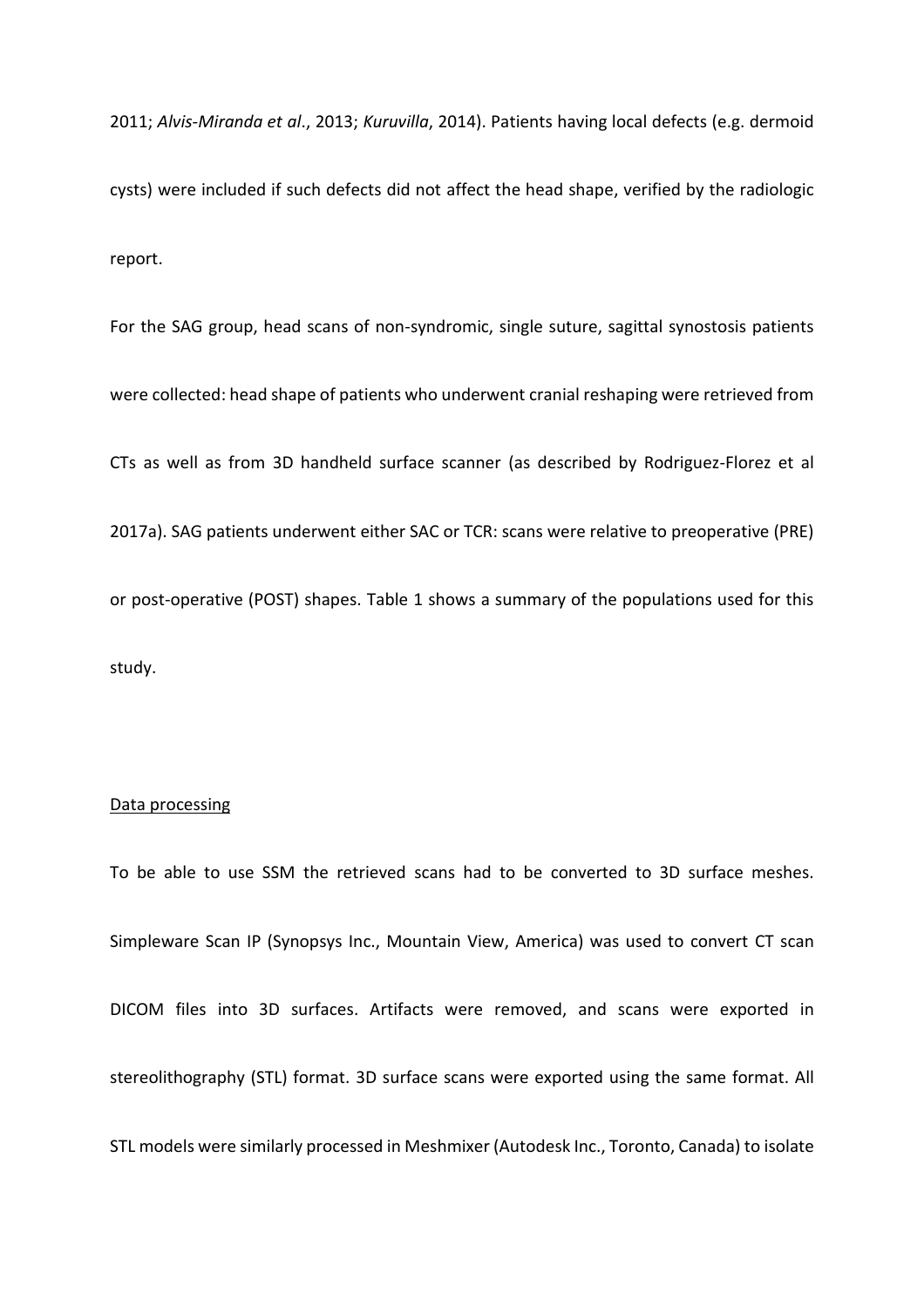the region of interest for SSM: each 3D model was cut with a plane encompassing the nasion and the two tragions (figure 1, Tenhagen et al (*Tenhagen et al*., 2016)), and afterwards aligned on this base plane using Rhinoceros (Robert McNeel & Associates,Seattle, WA, USA).

# Data analysis

The following anthropometric measurements were retrieved on each processed 3D model and used for correlation with SSM result output: cranial height and cephalic length, width and index (CI).

To analyze the variability between the 3D surface meshes within one model SSM was carried out with DEFORMETRICA (www.deformetrica.org), a framework for statistical analysis of complex shapes extracted from 3D anatomical images able to determine the population average head shape (called template) and its corresponding variations (*Durrleman et al*.,

2014). Figure 1 shows an overview of the method.

Two different statistical models were created: first, a NORM model (MODEL 1) to assess the head shape variance for healthy children; second, a combined NORM + SAG model (MODEL 2) including PRE and POST scans in order to compare shape differences between normal and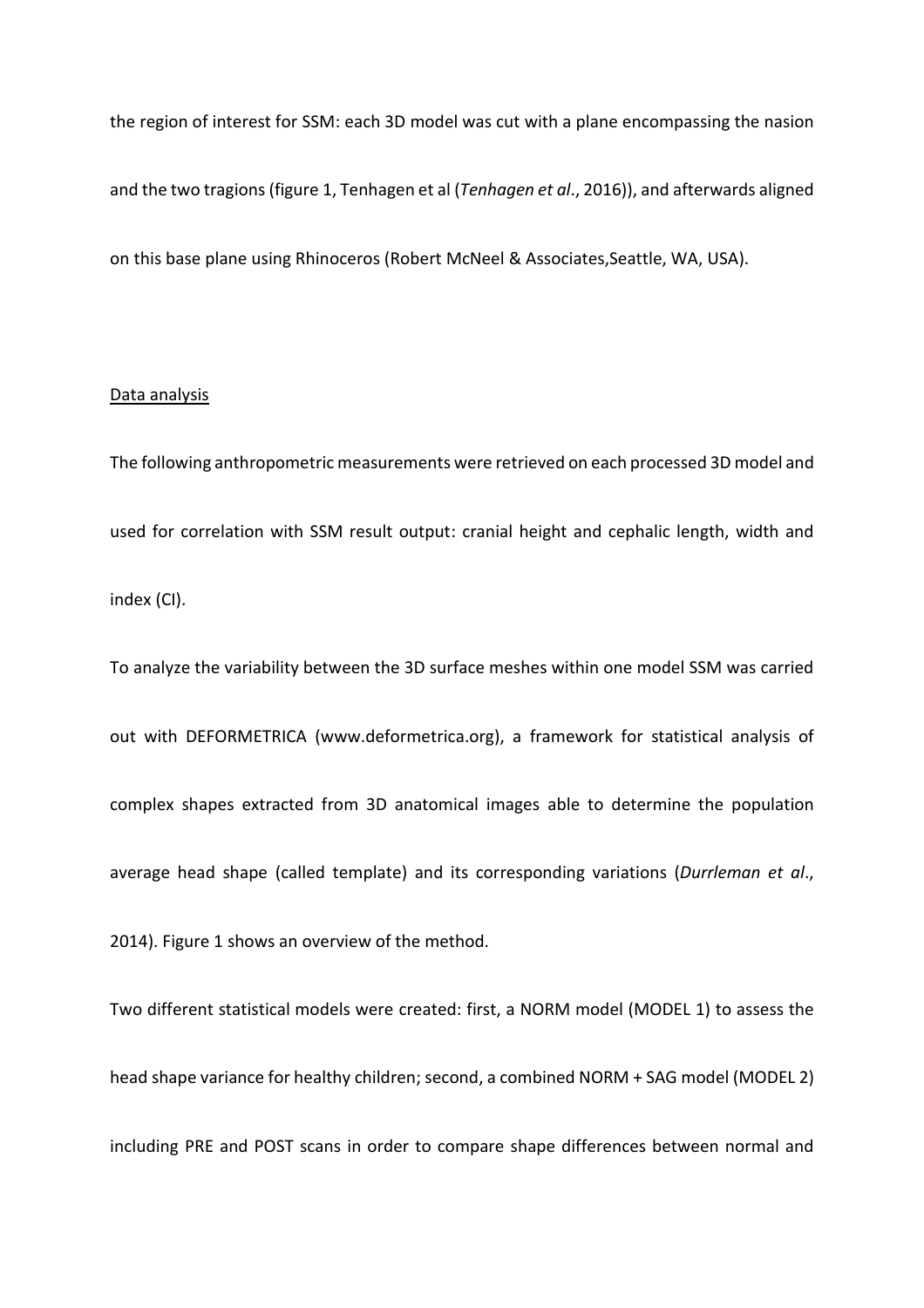sagittal craniosynostosis cases, but also to assess the effect of both types of surgeries, SAC and TCR.

Principal component analysis (PCA) which describes the shape variance around the template by extracting the deformations required to turn the template shape back to each individual shape (shape vectors)(*Pennec*, 2009), was performed on both models. Each individual model can thus be described by the mean shape and individual shape deformation vectors. Deformation vectors relative to similar feature of the head shape of each model were categorized as variation modes and thus stands for a particular feature in the variation within the population.

Variations between the mean template and the modes of variations were calculated using closest point distance (implemented in VMTK - The Vascular Modeling Toolkit, Bergamo, Italy and MATLAB, MathWorks,Natick, MA, USA) and visualized between -2.7SD (standard deviation) and +2.7SD in Paraview (Kit-ware, Clifton Park, NY, USA) (*Ahrens et al*., 2005). Age

(0-3, 4-6, 7-12, 13-18 and 19-24 months old) and sex stratification were performed.

# Statistical analysis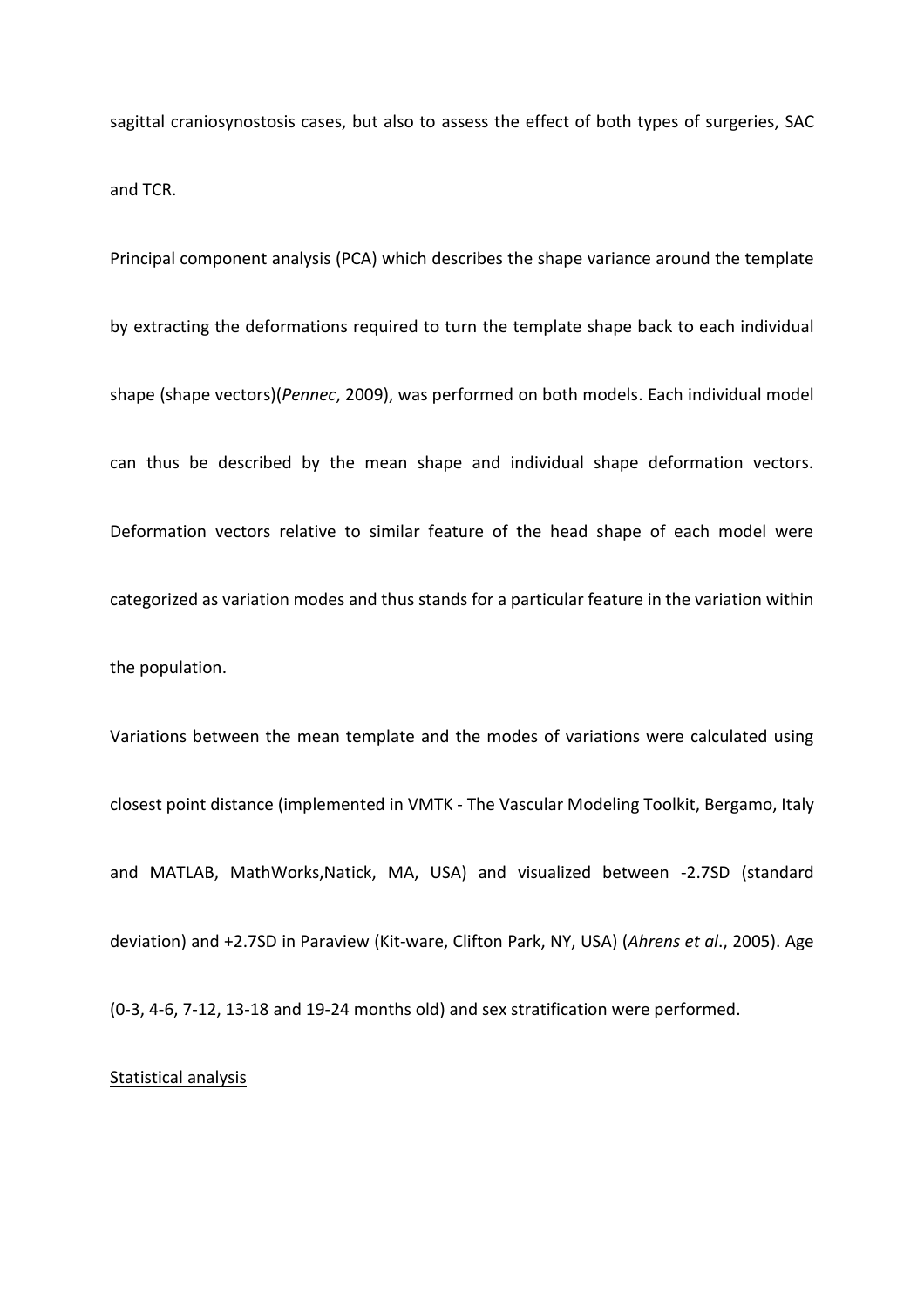Mean values and standard deviations were calculated for all anthropometric measurements and for the PCA shape vectors in the normal population and the sagittal synostosis population. Wilcoxon-rank sum test was used to calculate the differences between the data of different age groups within the two different populations. Pearson's *r* correlation was used to assess the relationship between the variation modes and the anthropometric measurements in MODEL1 and MODEL2. Kruskal-Wallis test was employed to determine the differences between the PCA values of the different patient groups within MODEL2. Either t-test or Mann-Whitney test were used to assess difference between pairs of groups, with post-hoc Bonferroni correction. Conventional statistical analysis was performed in Matlab R2018a (MathWorks, Natick MA).

#### RESULTS

### Model 1 (normal head shape model)

In total, 65 CT scans from 65 healthy head cases between 0 and 24 months old were included in the database (60% male subjects, table 2). Most common indications for CT were follow up

after trauma, suspected craniosynostosis or suspected abnormal intracranial appearances.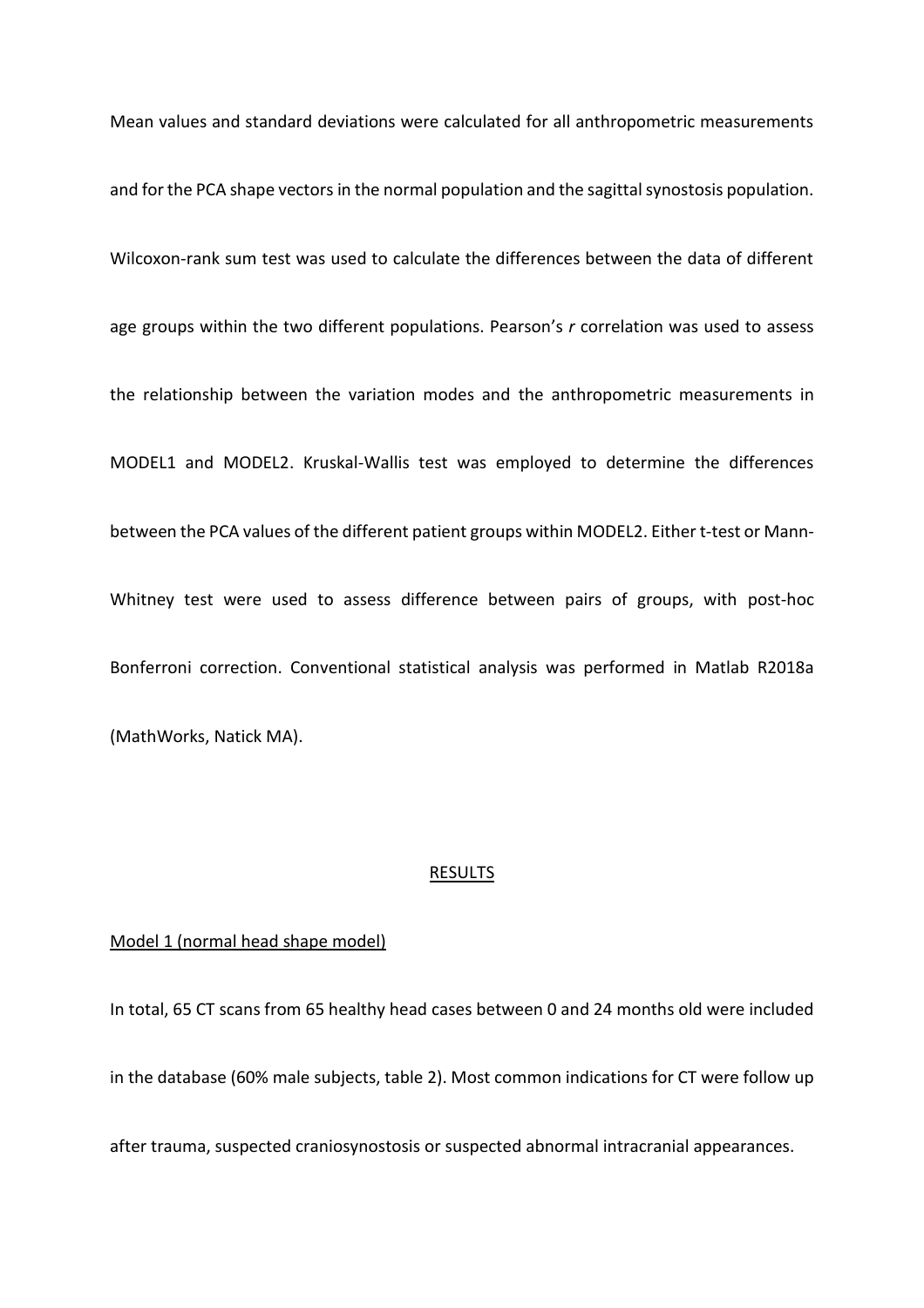Mean values and standard deviations for head width, height, length and CI are reported in

Table 3. When stratifying the patients by gender, we found no significant difference for the anthropometric measurements between the two groups.

The 65 normal head CT scans were found suitable for statistic shape modelling to create an average model (template) of normal head shape. The template of the normal model is shown in figure 2A. 11 variation modes were calculated and accounted for 90% of population variability. As expected, mean anthropometric measurements of the NORM population showed good agreement (difference <0.45%) with the equivalent anthropometric measurements of the template (Table 3). Shape Mode 1, accounting for 67% of variability, correlated strongly with cranial width ( $r = 0.75$ ,  $p < 0.001$ , figure 3A), height ( $r = 0.84$ ,  $p < 0.001$ , figure 3B) and length ( $r = 0.84$ ,  $p < 0.001$ , figure 3C) as well as patient age ( $r = 0.76$ ,  $p < 0.001$ , figure 3D), indicating that Mode 1 mainly captures size. Shape Mode 2, accounting for 7% of variability, correlated with CI ( $r = -0.72$ ,  $p < 0.001$ , figure 3E). The remaining 9 modes (16% of variability) did not show significant correlations with the anthropometric measurements, but described subtler 3D local shape variations, currently not captured by conventional linear measurements. Color maps visualized the variation within the population for Mode 1 (figure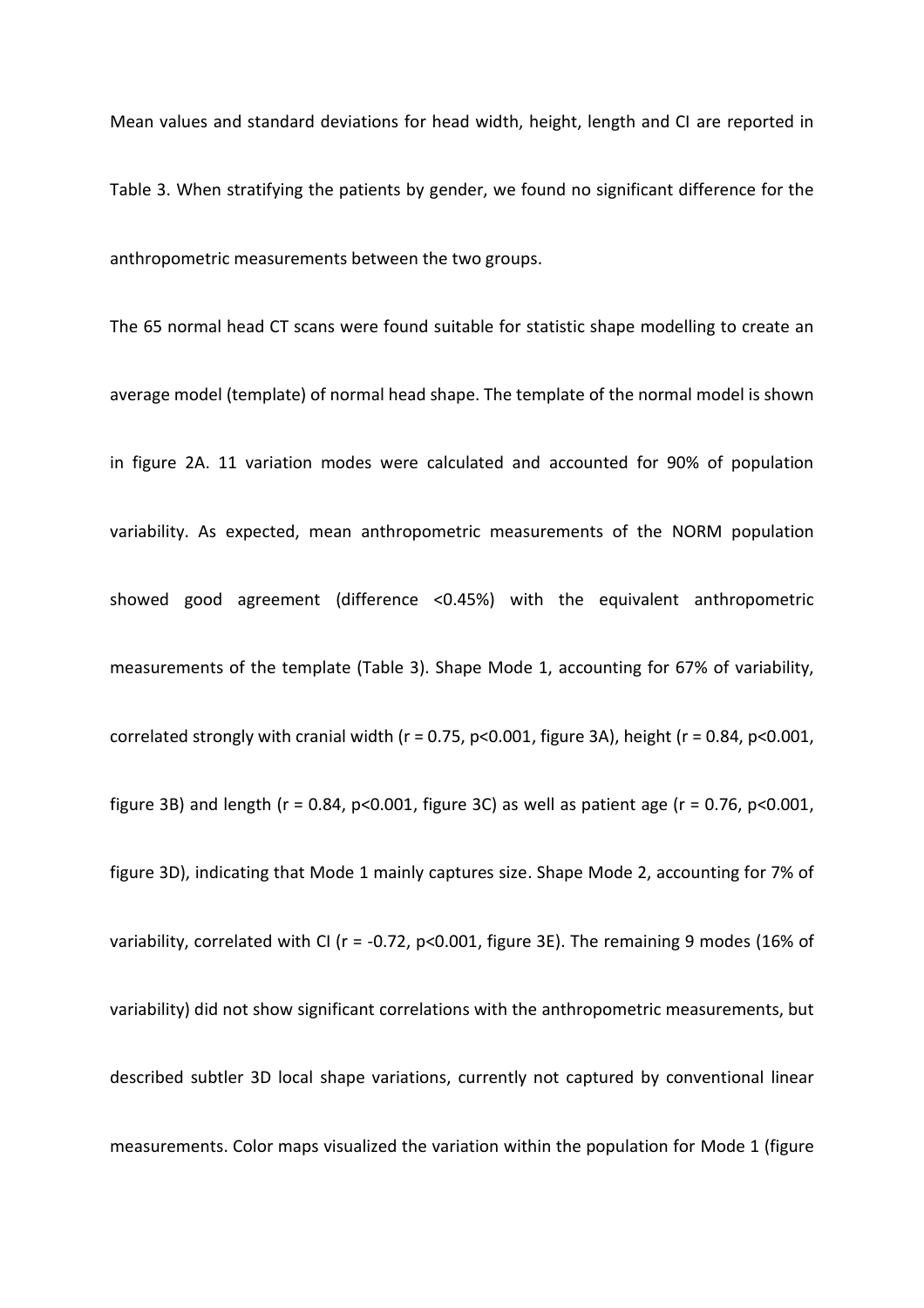2B) and Mode 2 (figure 2C) between -2.7 SD and 2.7 SD. In figure 4 four patients from the normal population are depicted, having respectively minimum and maximum value of mode 1 and minimum and maximum value of mode 2. This highlights the clinical correlation between individual patient shape mode value and anatomical presentation: smaller to larger heads present with increasing values of mode 1; furthermore, patients with a more brachicephalic head shape present low values of mode 2 while patients with a more scaphocephalic head shape present high values of mode 2.

## Model 2 (combined head shape model)

Ninety-four 3D head surface/CT scans of patients with sagittal synostosis were processed along with the NORM group in Deformetrica to create a combined SSM. 58 of these 94 patients underwent SAC (5). 54 scans were acquired pre-operatively (29 head CT scans, 25 3D surface scans), and 23 scans post-operatively (all 3D surface scans). Mean pre-operative age was 5.2  $\pm$  3.2 months, and post-operative 9.8  $\pm$  1.7 months. Sixteen patients underwent TCR (*Sharma et al*., 2018). Thirteen scans were pre-operative and 4 post-operative. Mean age preoperatively was 16.6 ± 4.9 months, and post-operatively 22.1 ± 1.7 months. Pre and Postoperative cephalic width, length, height and CI are reported in Table 4.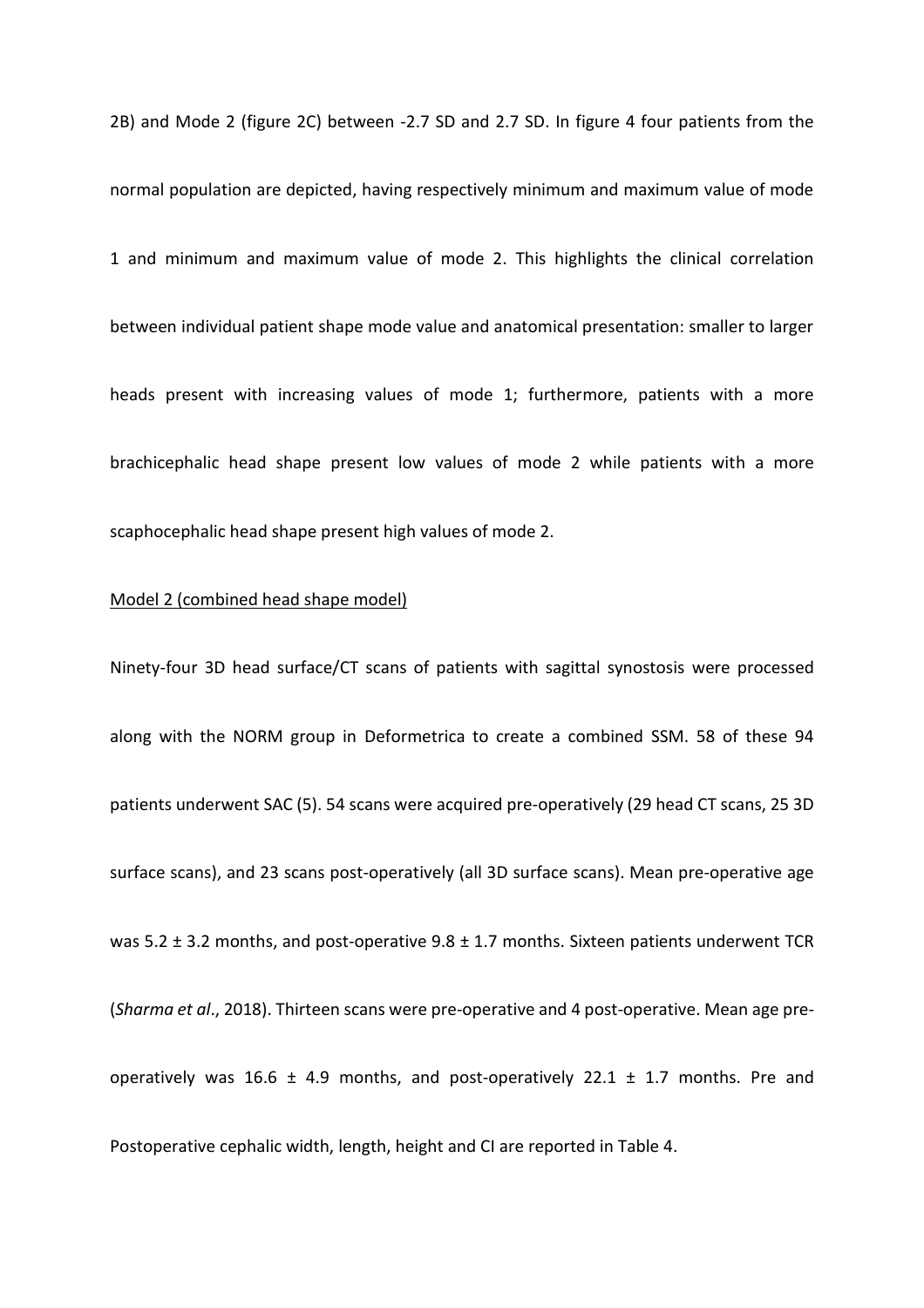For Model 2, 159 scans were used in total, combining NORM and SAG cases (PRE and POST).

The first 10 shape modes represented 91% of the whole population variability. To show the clinical impact of using this method to analyze shape variation differences in an population we used mode 1 and 2 to assess differences between the 5 subgroups (NORM, SAC PRE, SAC POST, TCR PRE and TCR POST). Kruskal-Wallis test showed statistical difference among all MODEL 2 sub-groups (p<0.05) for modes 1 and 2. Mode 1, which was related to size, showed statistical difference between NORM and SAC POST (p<0.005) and NORM and TCR PRE (p<0.005) as well as between SAC PRE and SAC POST (p<0.005) and SAC PRE and TCR PRE (p<0.005). Mode 2 described variation in shape related to cranial index, highlighting statistical differences between NORM and SAC PRE, SAC POST, TCR PRE (p<0.005). SAC PRE was statistically different from SAC POST (p<0.005) and SAC POST was different from TCR PRE (p<0.005).

Principal component 2D plot (figure 5) showed clustering of the different groups (figure 6) with SAC POST and TCR POST approaching the normal population but remaining distinct.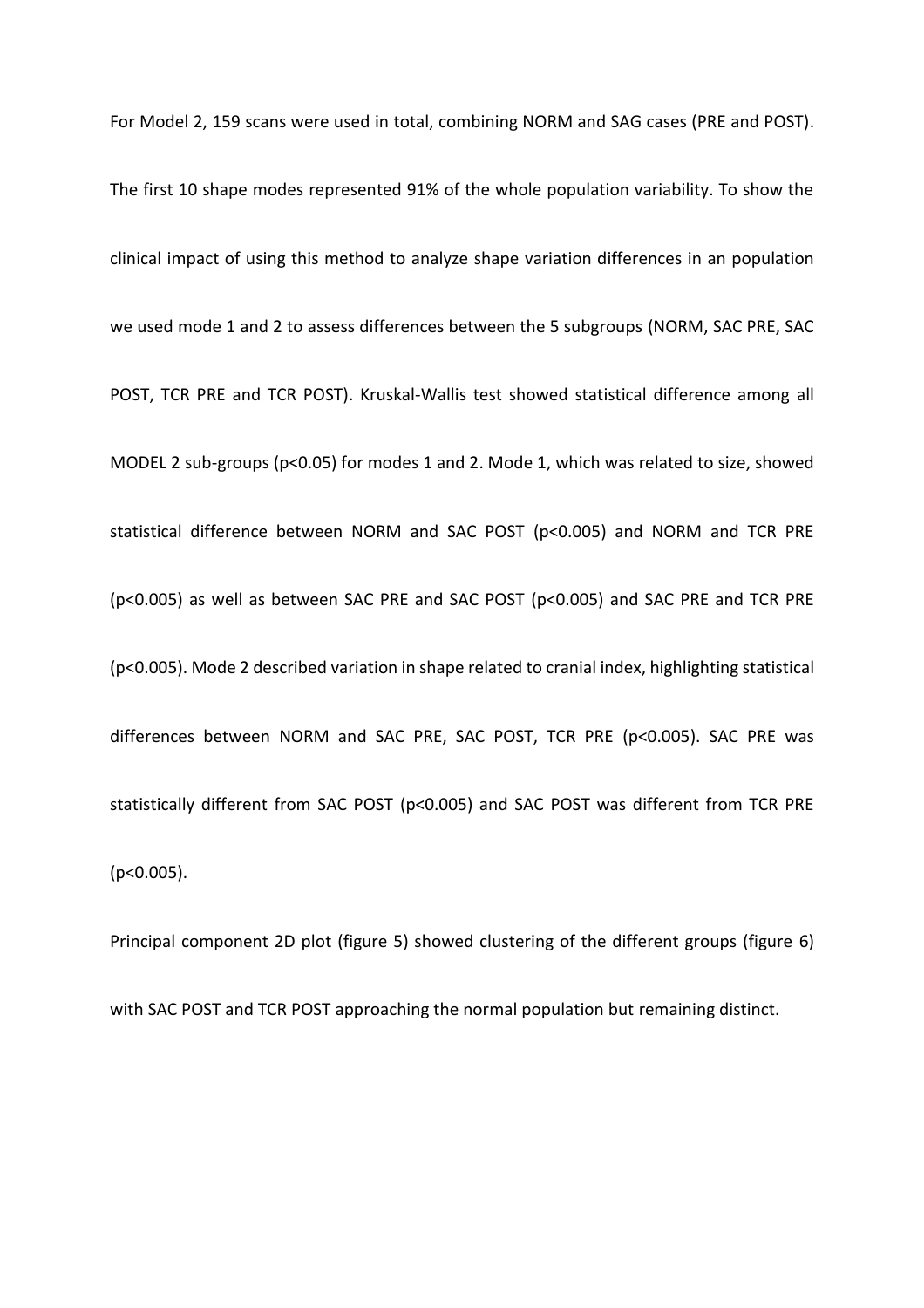#### **DISCUSSION**

This study describes a SSM methodology to assess and describe the anatomical and geometrical variations in a pediatric population, to an extent which cannot be captured using conventional bi-dimensional anthropometric measurements. This novel method provides an accurate 3D description the pediatric head, which can be used to assess head shape and help quantifying the effect of corrective surgery. The main innovation in this study is the use of SSM as a tool for modeling the average normal head shape in a 0-24 month old pediatric population.

In the past, SSM has been used to assess the shape of the aortic arch in relation to its function, to relate surgical parameters to outcome in head shape, for surgical planning by analyzing individual head shapes of craniosynostosis patients, for quantifying the effect of corrective surgery for trigonocephaly by illustrating the average effects of surgery and to plan midface defect reconstruction (*Mendoza et al*., 2014; *Bruse et al*., 2016; *Rodriguez-Florez et al*., 2017a; *Rodriguez-Florez et al*., 2017b; *Fuessinger et al*., 2019) . By translating such methodology to the description of the pediatric calvarium, we were able to show the benefits of SSM, i.e. the fact that both global and local variations are displayed simultaneously, in contrast to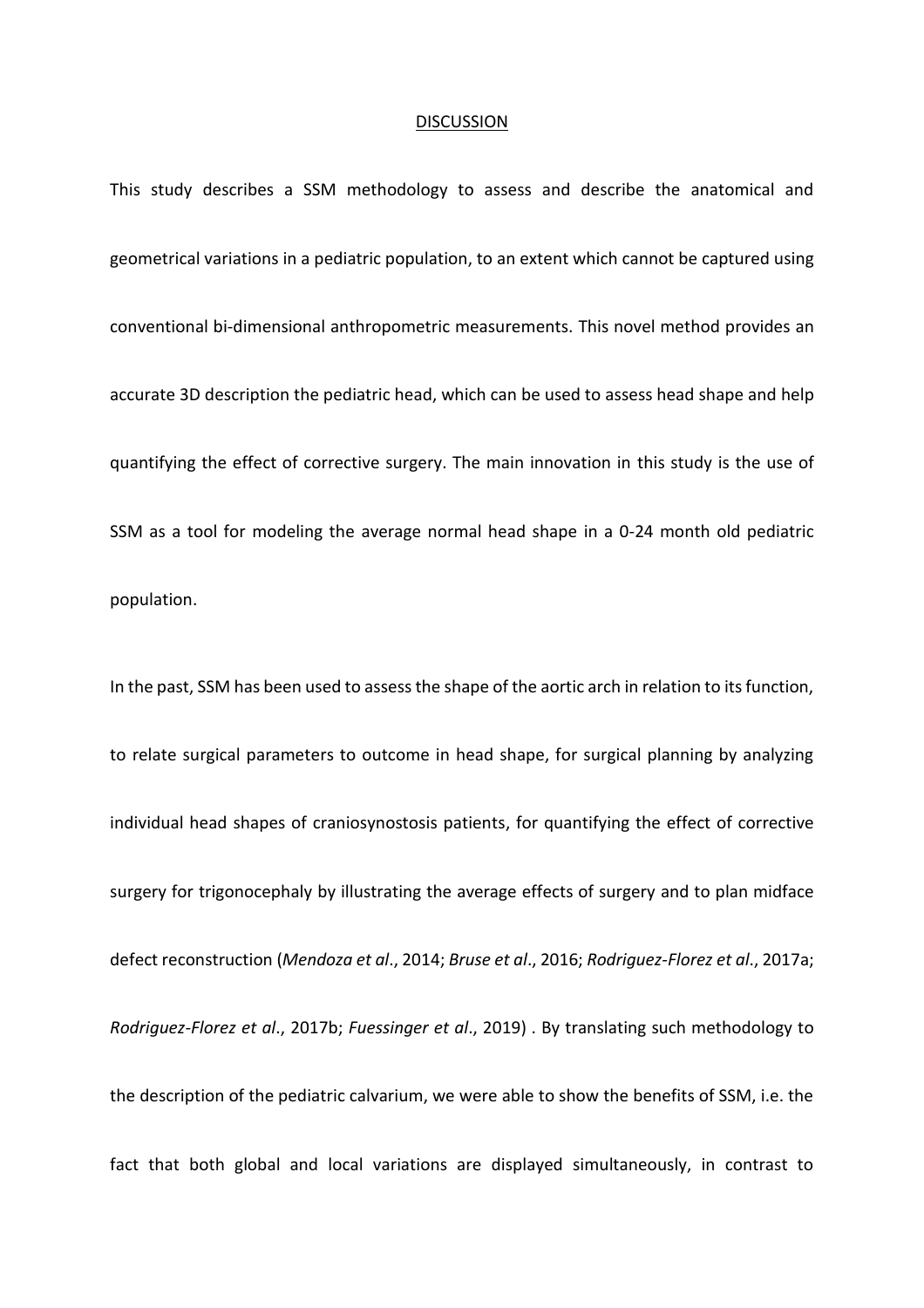anthropometric measurements, which only capture global head shape features. SSM also allows visual appreciation of the variation within a population. In MODEL1, 11 modes of variations described 90% of the variation of the population with Mode 1 and 2 accounting for 74% of inter-individual variability. Mode 3 to 11 did not show any significant correlation with the measurements but described more local features of the head shape. Such information can provide important directions and outcome measurements for the surgical treatment of patients affected by craniosynostosis.

In the present work, SSM was also used to assess the effect of surgical correction of nonsyndromic craniosynostosis by assessing the differences between the NORM and the SAG group. CI is clinically used to assess sagittal synostosis correction; however it does not describe more subtle and localized features such as frontal bossing, occipital bulleting, biparietal narrowing and a low posterior vertex (*Wilbrand et al*., 2011). Mode 2 of the combined model showed significant differences between the NORM, SAC PRE, SAC POST and CTR PRE groups. Differences in Mode 2 show that shape is modified post-intervention but still not fully normalized. This is in accordance with other studies in the literature stating that sagittal craniosynostosis correction alters the head shape of the patients but does not always achieve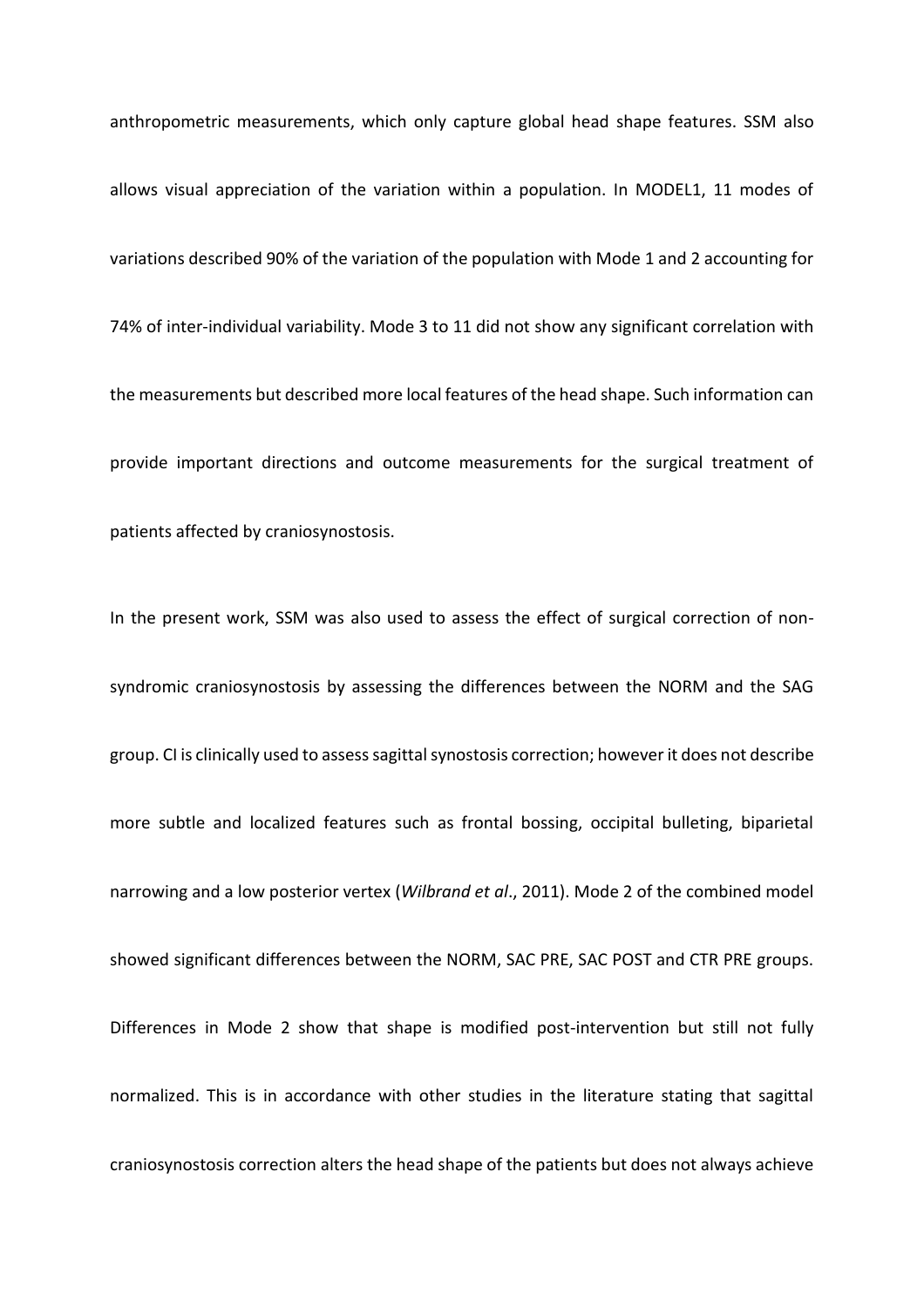full normalization (*Liaw et al*., 2019). A recent study used PCA to evaluate the use of spring for the treatment of sagittal synostosis by analyzing the variation of linear measurements in a SAC population (*Satanin et al*., 2019). TCR Post only counted four subjects hence no statistical difference was achieved, however visual inspection shows that Mode 2 values for TCR POST group are lower than NORM, hence showing this mode depicts differences in these two populations. The reason behind the small number of patients in this group was double: in GOSH TCR patients only receive CT scan postoperatively in case of complications; furthermore, most of the patients who underwent postoperative imaging were older than 2 year of age and were therefore excluded from the current study. Clustering shows improvement for both the SAG and TCR populations but no full overlap of these populations with the NORM group. Further research is necessary to specify the differences and to understand the specific limitations of the procedures to be able to improve them.

This study could be expanded to create a larger database of normal head shapes, which could be used as reference for surgery: CT imaging provides a good contrast between bone and soft tissue and constitute the ideal candidate for producing head shapes. Although small, our cohort well depicts the general pediatric population. The mean values of the normal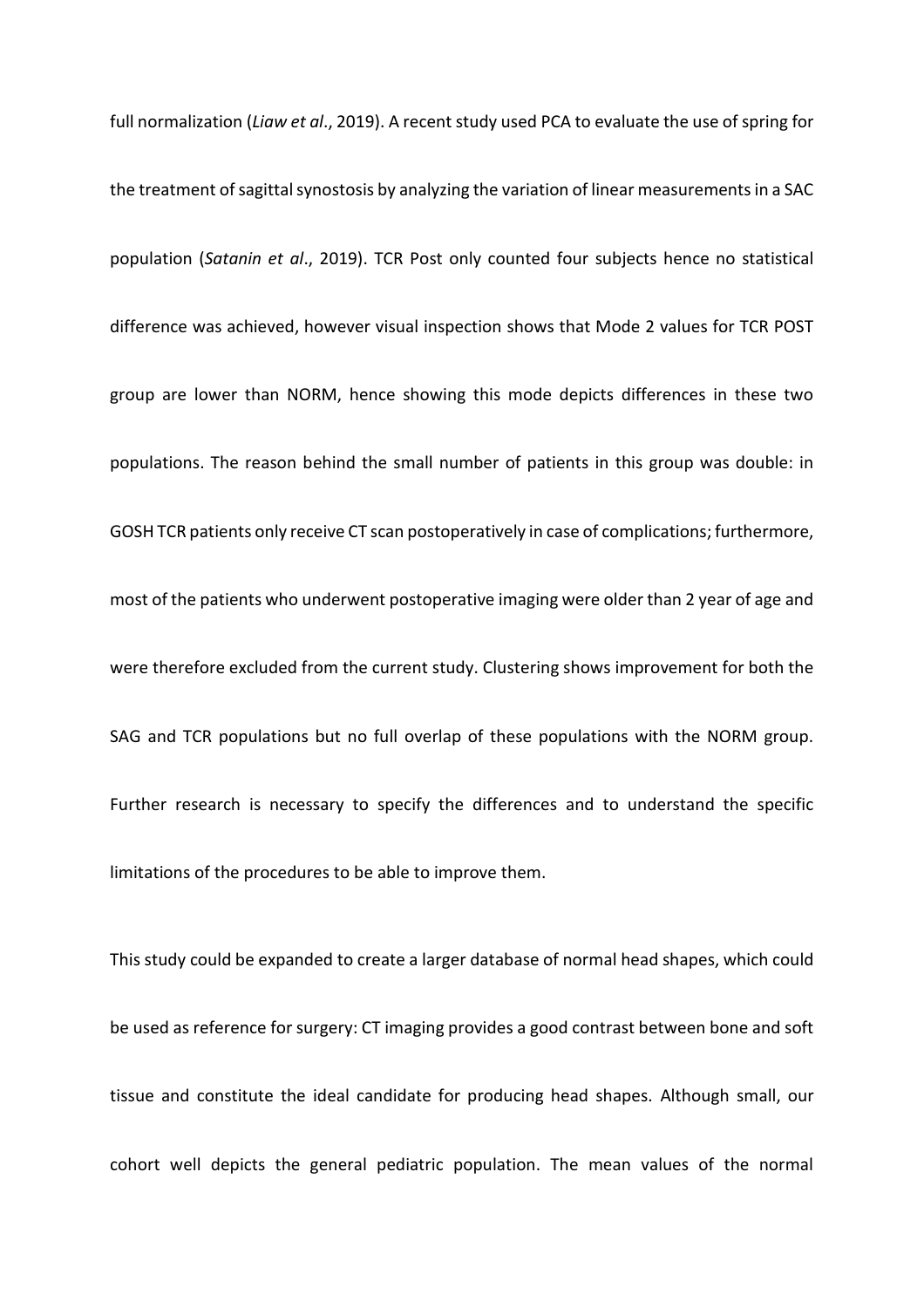anthropometric measurements taken on the NORM group showed good agreement (< 0.45% difference) with earlier published values of normal head shape (*Waitzman et al*., 1992); similarly, the anthropometric measurements of the pre-operative sagittal synostosis patients were close to those reported in the literature for a similar population (<7% difference for SAC PRE, <2% difference for TCR PRE) (*Thomas et al*., 2015). The difficulty in gathering a large pediatric population in the age range considered lies in the need of imaging, such as CT scans, which require exposure to ionizing radiation. Recent studies have shown that 3D stereophotography represents a promising method of collecting reproducible data relative to head shape and craniometrics as well as anthropometric measurements (*Pindrik et al*., 2016).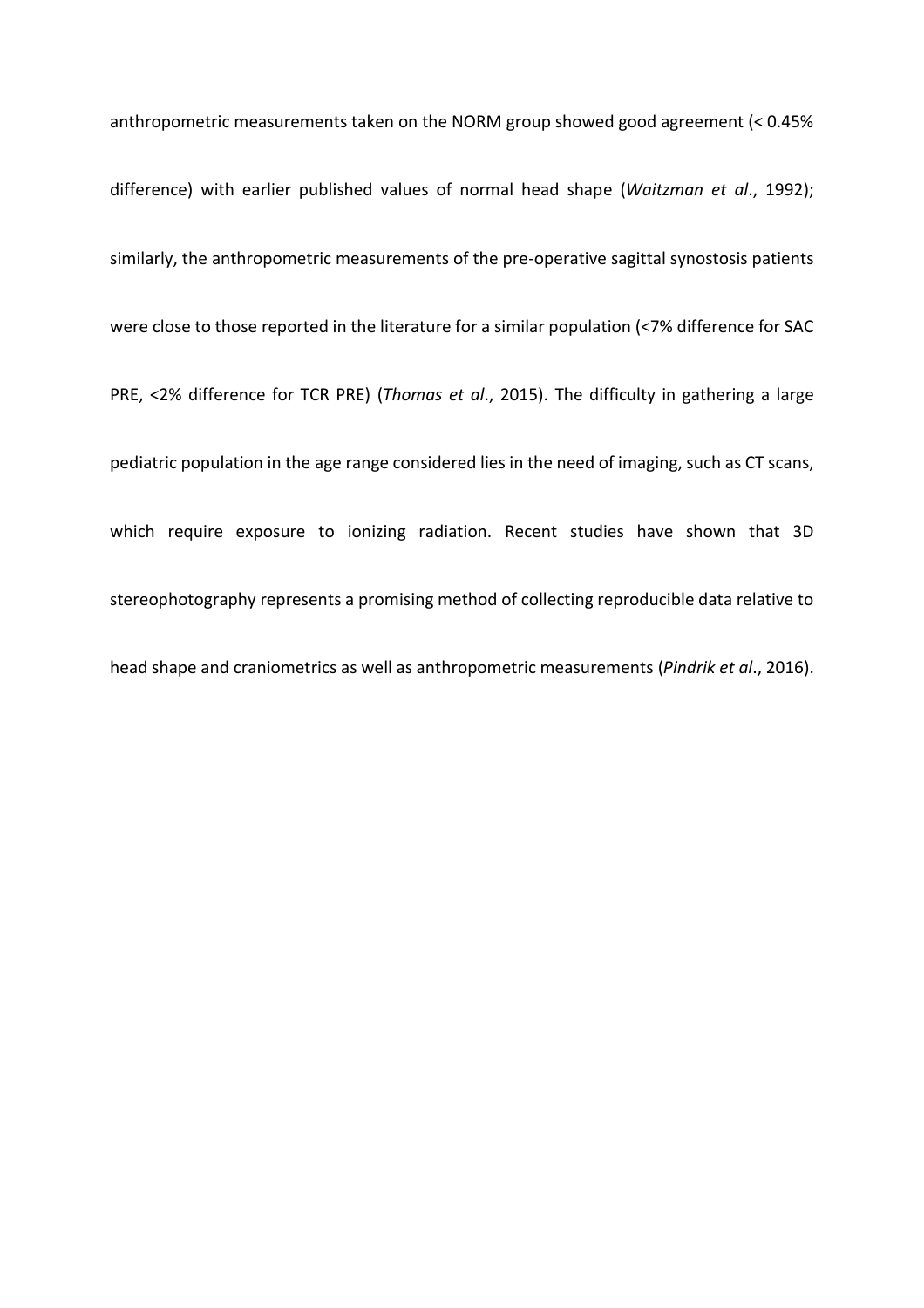#### **CONCLUSION**

Statistical shape modelling (SSM) is an innovative way to calculate subtle normal head shape data which cannot be captured with the current normal data available. By combining the normal 3D head model with affected 3D head scans pre-operative and post-operative differences can be assessed. Future developments will address the comparison of different techniques in view of maximizing aesthetic outcomes in the treatment of scaphocephaly.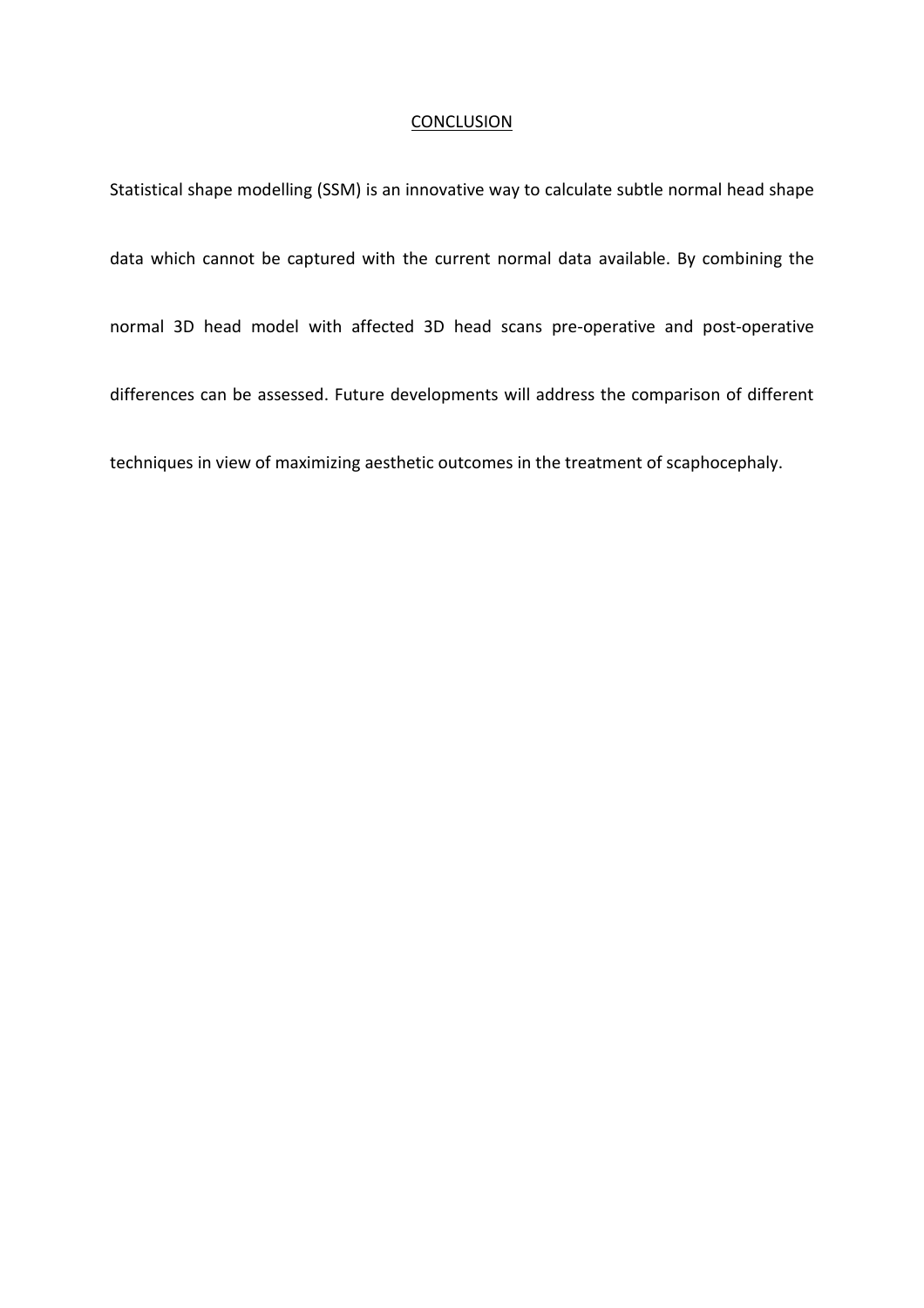#### ACKNOWLEDGEMENTS AND CONFLICT OF INTEREST STATEMENT

The work has been funded by Great Ormond Street Hospital for Children Charity (grant number 12SG15) as well as the NIHR British Research Council Advanced Therapies for Structural Malformations and Tissue Damage pump-prime funding call (grant n. 17DS18), the Engineering and Physical Sciences Research Council (EP/N02124X/1) and the European Research Council (ERC-2017-StG-757923). This report incorporates independent research from the National Institute for Health Research Biomedical Research Centre Funding Scheme. The views expressed in this publication are those of the author(s) and not necessarily those of the NHS, the National Institute for Health Research or the Department of Health.

Ethical approval: Ethical approval was obtained for the use of patient image data for research purposes (UK REC 15/ LO/0386 - Research Ethics Committee approval - study n.14DS25).

Declaration of Interest: Mr Owase Jeelani acts as consultant for KLS Martin.

Author Contributions: All authors have made substantial contributions to the conception and design of the study and analysis and interpretation of data; all authors have contributed to drafting or revising the article and have provided final approval of the version submitted.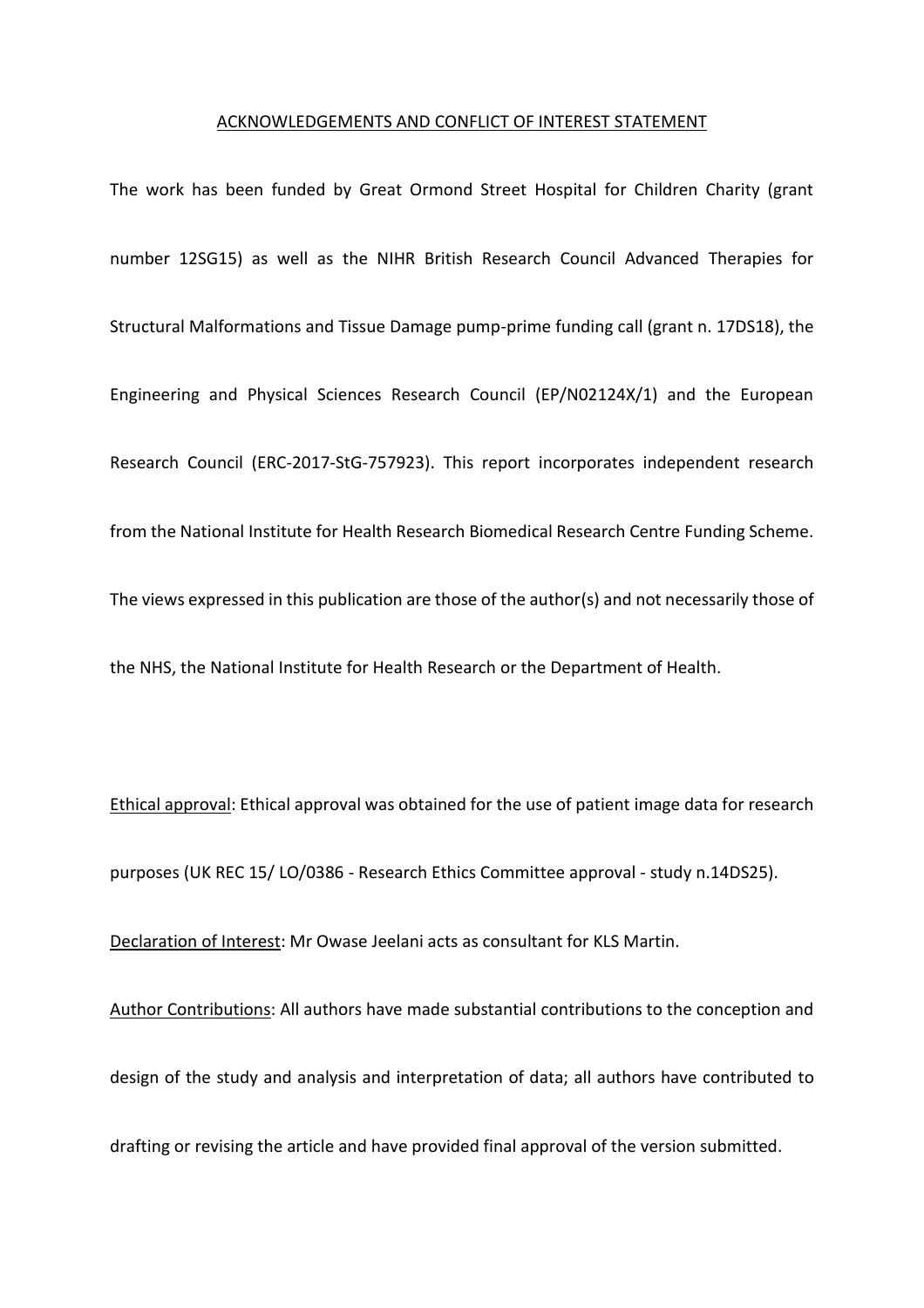# REFERENCES

Ahrens J, Geveci B, Law C: ParaView: An End-User Tool for Large Data Visualization. In: Hansen C, Johnson C (ed.), The Visualization Handbook. Amsterdam: Elservier, 717-731, 2005.

Alvis-Miranda HR, Milena Castellar-Leones S, Alcala-Cerra G, Rafael Moscote-Salazar L: Cerebral sinus venous thrombosis. J Neurosci Rural Pract 4:427-438, 2013.

Booth J, Roussos A, Ponniah A, Dunaway D, Zafeiriou S: Large Scale 3D Morphable Models. Int J of Comput Vis 126:233-254, 2018.

Bruse JL, McLeod K, Biglino G, Ntsinjana HN, Capelli C, Hsia TY, Sermesant M, Pennec X, Taylor AM, Schievano S: A statistical shape modelling framework to extract 3D shape biomarkers from medical imaging data: assessing arch morphology of repaired coarctation of the aorta. BMC Med Imaging 16:40, 2016.

Cornelissen M, Ottelander B, Rizopoulos D, van der Hulst R, Mink van der Molen A, van der Horst C, Delye H, van Veelen ML, Bonsel G, Mathijssen I: Increase of prevalence of craniosynostosis. J Craniomaxillofac Surg 44:1273-1279, 2016.

Dai H, Pears N, Smith W, Duncan C: A 3D Morphable Model of Craniofacial Shape and Texture Variation. Int J Comput Vis 128: 547-571, 2020.

Delye H, Clijmans T, Mommaerts MY, Sloten JV, Goffin J: Creating a normative database of agespecific 3D geometrical data, bone density, and bone thickness of the developing skull: a pilot study. J Neurosurg Pediatr 16:687-702, 2015.

Durrleman S, Prastawa M, Charon N, Korenberg JR, Joshi S, Gerig G, Trouve A: Morphometry of anatomical shape complexes with dense deformations and sparse parameters. Neuroimage 101:35- 49, 2014.

Fuessinger MA, Schwarz S, Neubauer J, Cornelius CP, Gass M, Poxleitner P, Zimmerer R, Metzger MC, Schlager S: Virtual reconstruction of bilateral midfacial defects by using statistical shape modeling. J Craniomaxillofac Surg 47:1054-1059, 2019.

Kuruvilla LC: Benign enlargement of sub-arachnoid spaces in infancy. J Pediatr Neurosci 9:129-131, 2014.

Liaw WXZ, Parr WCH, Peltz TS, Varey A, Hunt J, Gianoutsos M, Marucci DD, Walsh W: Quantification of Head Shape and Cranioplasty Outcomes: Six-compartment Volume Method Applied to Sagittal Synostosis. Plast Reconstr Surg Glob Open 7:e2171, 2019.

Massimi L, Caldarelli M, Tamburrini G, Paternoster G, Di Rocco C: Isolated sagittal craniosynostosis: definition, classification, and surgical indications. Childs Nerv Syst 28:1311-1317, 2012.

Mendoza CS, Safdar N, Okada K, Myers E, Rogers GF, Linguraru MG: Personalized assessment of craniosynostosis via statistical shape modeling. Med Image Anal 18:635-646, 2014.

Morris LM: Nonsyndromic Craniosynostosis and Deformational Head Shape Disorders. Facial Plast Surg Clin North Am 24:517-530, 2016.

Pennec X: Statistical Computing on Manifolds: From Riemannian Geometry to Computational Anatomy. In: Nielsen F (ed.) Emerging Trends in Visual Computing ETVC 2008. Lecture Notes in Computer Science. Berlin, Heidelberg: Springer-Verlag, 347-386, 2009.

Pindrik J, Molenda J, Uribe-Cardenas R, Dorafshar AH, Ahn ES: Normative ranges of anthropometric cranial indices and metopic suture closure during infancy. J Neurosurg Pediatr 25:667-673, 2016. Rao V, N Mathuriya S: Pediatric aneurysms and vein of Galen malformations. J Pediatr Neurosci 6:S109-17, 2011.

Rodgers W, Glass GE, Schievano S, Borghi A, Rodriguez-Florez N, Tahim A, Angullia F, Breakey W, Knoops P, Tenhagen M, O'Hara J, Ponniah A, James G, Dunaway DJ, Jeelani NUO: Spring-Assisted Cranioplasty for the Correction of Nonsyndromic Scaphocephaly: A Quantitative Analysis of 100 Consecutive Cases. Plast Reconstr Surg 140:125-134, 2017.

Rodriguez-Florez N, Bruse JL, Borghi A, Vercruysse H, Ong J, James G, Pennec X, Dunaway DJ, Jeelani NUO, Schievano S: Statistical shape modelling to aid surgical planning: associations between surgical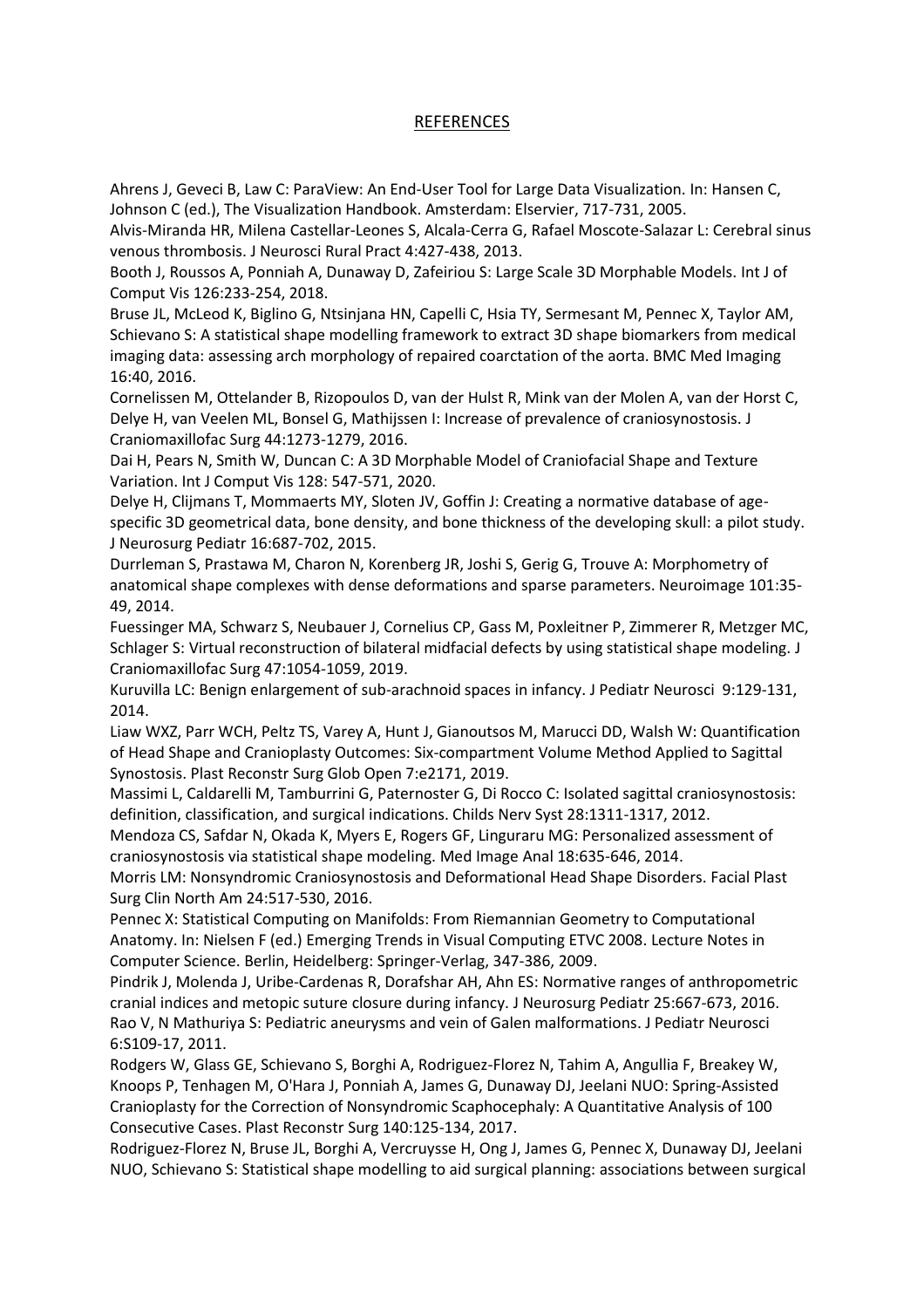parameters and head shapes following spring-assisted cranioplasty. Int J Comput Assist Radiol Surg 12:1739-1749, 2017b.

Rodriguez-Florez N, Goktekin OK, Bruse JL, Borghi A, Angullia F, Knoops PG, Tenhagen M, O'Hara JL, Koudstaal MJ, Schievano S, Jeelani NU, James G, Dunaway DJ: Quantifying the effect of corrective surgery for trigonocephaly: A non-invasive, non-ionizing method using three-dimensional handheld scanning and statistical shape modelling. J Craniomaxillofac Surg 45:387-394, 2017a.

Runyan CM, Gabrick KS, Park JG, Massary D, Hemal K, Owens ES, Thompson JT, 2nd, Couture D, David LR: Long-Term Outcomes of Spring-Assisted Surgery for Sagittal Craniosynostosis. Plast Reconstr Surg 146:833-841, 2020.

Satanin L, Teterin I, Evteev A, Sakharov A, Kölby L, Lemeneva N, Roginsky V: Introduction of springassisted cranioplasty for scaphocephaly in Russia: first cases evaluated using detailed craniometry and principal component analysis. J Plast Surg Hand Surg 53:173-179, 2019.

Sharma JD, O'Hara JL, Borghi A, Rodriguez-Florez N, Breakey W, Ong J, Jeelani NO, Dunaway DJ, James G: Results Following Adoption of a Modified Melbourne Technique of Total Scaphocephaly Correction. J Craniofac Surg 29:1117-1122, 2018.

Staal FC, Ponniah AJ, Angullia F, Ruff C, Koudstaal MJ, Dunaway D: Describing Crouzon and Pfeiffer syndrome based on principal component analysis. J Craniomaxillofac Surg 43:528-536, 2015.

Tanikawa C, Akcam MO, Takada K: Quantifying faces three-dimensionally in orthodontic practice. J Craniomaxillofac Surg 47:867-875, 2019.

Tenhagen M, Bruse JL, Rodriguez-Florez N, Angullia F, Borghi A, Koudstaal MJ, Schievano S, Jeelani O, Dunaway D: Three-Dimensional Handheld Scanning to Quantify Head-Shape Changes in Spring-Assisted Surgery for Sagittal Craniosynostosis. J Craniofac Surg 27:2117-2123, 2016.

Thomas GP, Johnson D, Byren JC, Jayamohan J, Magdum SA, Richards PG, Wall SA: Long-term morphological outcomes in nonsyndromic sagittal craniosynostosis: a comparison of 2 techniques. J Craniofac Surg 26:19-25, 2015.

Waitzman AA, Posnick JC, Armstrong DC, Pron GE: Craniofacial skeletal measurements based on computed tomography: Part II. Normal values and growth trends. Cleft Palate Craniofac J 29:118-128, 1992.

Wilbrand JF, Wilbrand M, Pons-Kuehnemann J, Blecher JC, Christophis P, Howaldt HP, Schaaf H: Value and reliability of anthropometric measurements of cranial deformity in early childhood. J Craniomaxillofac Surg 39:24-29, 2011.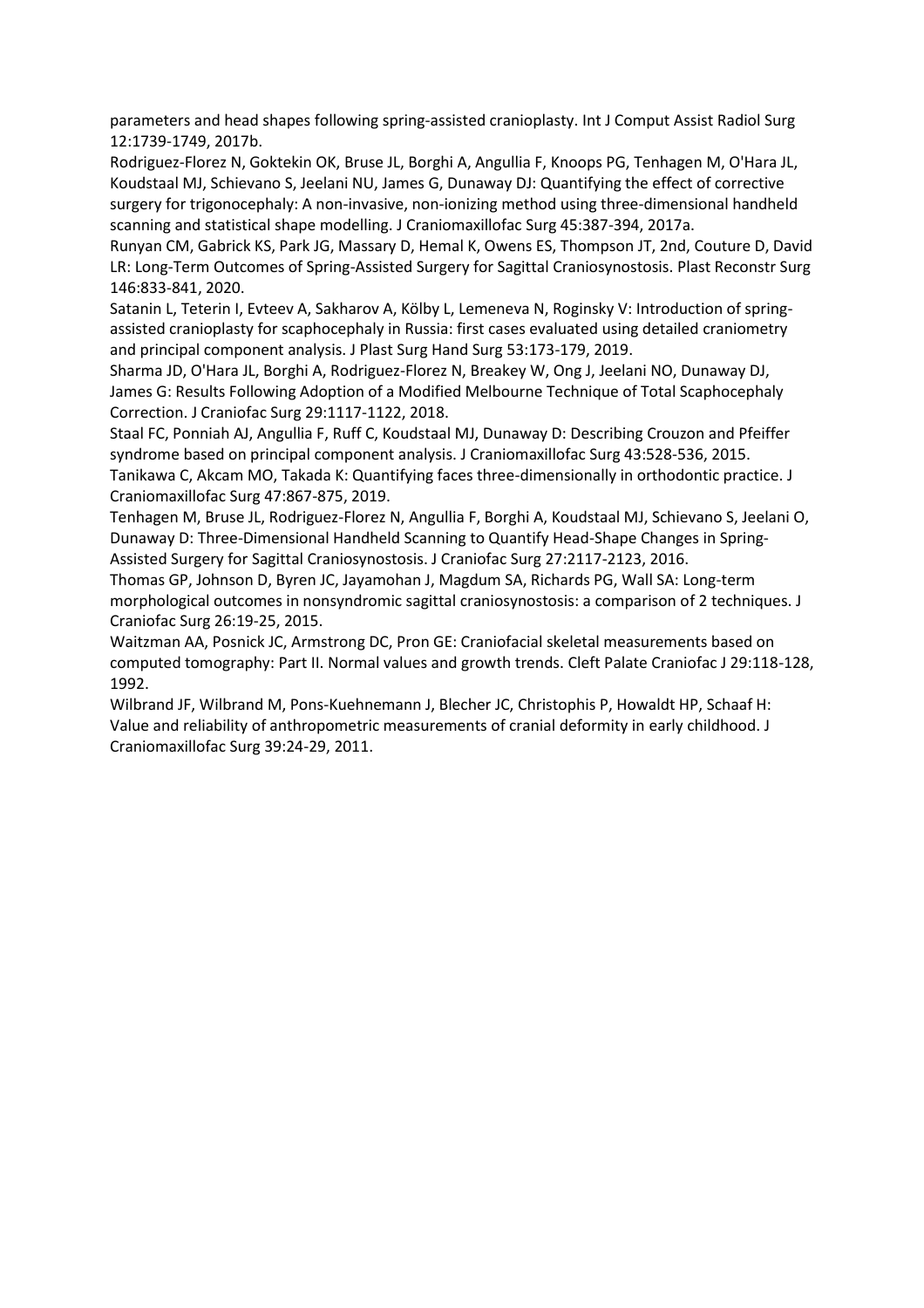|                      |                 |            |                | Age         | <b>Total scans</b> |
|----------------------|-----------------|------------|----------------|-------------|--------------------|
| <b>Patient group</b> | Sub-group       | <b>Sex</b> | <b>Total</b>   | (months)    |                    |
|                      |                 |            |                | Mean (SD)   |                    |
| <b>NORM</b>          |                 | Male       | 38             | 9.81(6.88)  | 65                 |
|                      |                 | Female     | 27             |             |                    |
| SAG                  | <b>SAC PRE</b>  | Male       | 46             | 5.22(3.69)  | 54                 |
|                      |                 | Female     | 8              |             |                    |
|                      | <b>SAC POST</b> | Male       | 21             | 9.54(1.34)  | 23                 |
|                      |                 | Female     | $\overline{2}$ |             |                    |
|                      | <b>TCR PRE</b>  | Male       | 9              | 16.6 (4.93) | 13                 |
|                      |                 | Female     | $\overline{4}$ |             |                    |
|                      | <b>TCR POST</b> | Male       | 4              | 22.1(1.73)  | 4                  |
|                      |                 | Female     |                |             |                    |

Table 1 Populations used for this study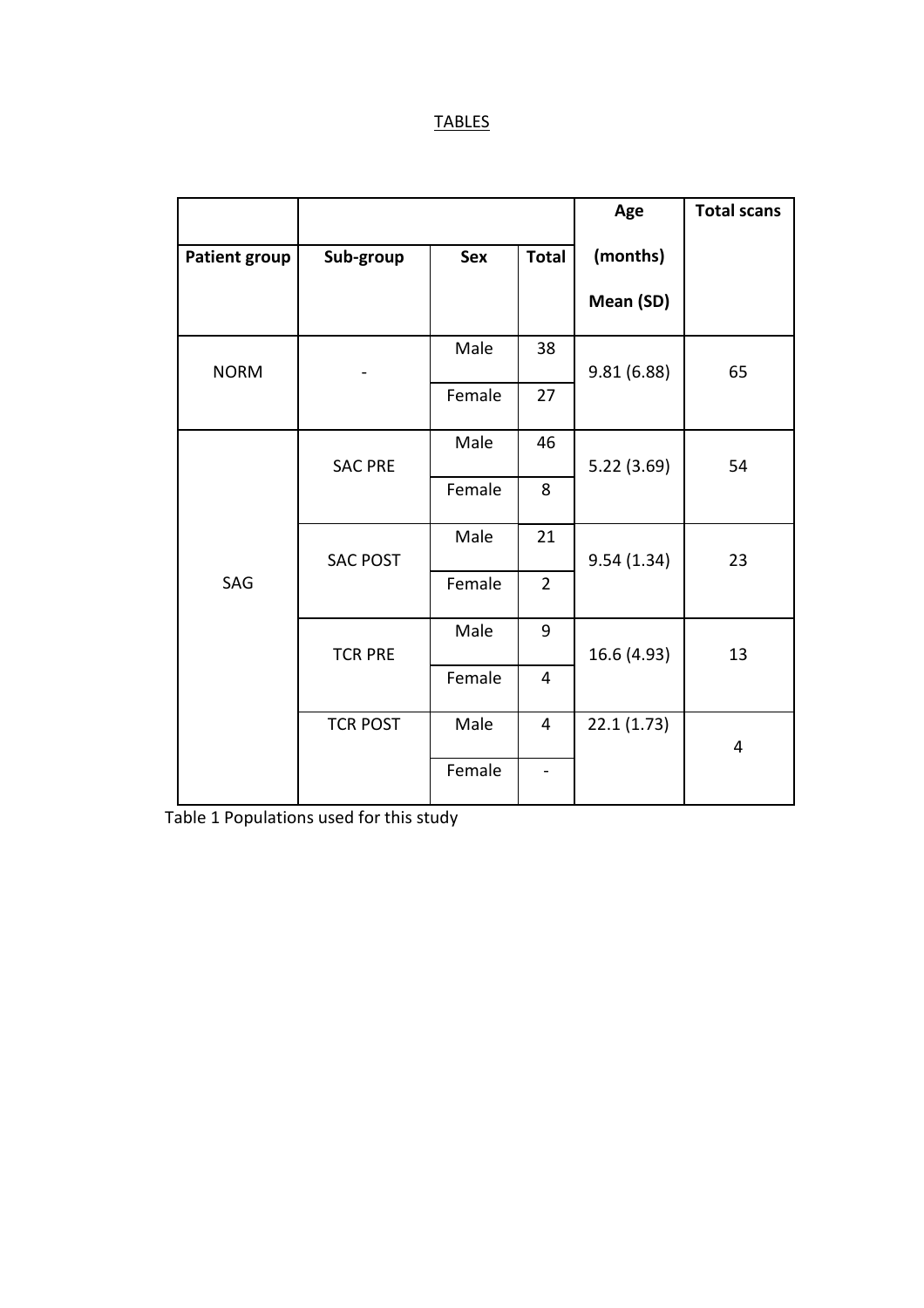| Age       | <b>Female</b> | <b>Male</b> | <b>Total</b> |
|-----------|---------------|-------------|--------------|
| (months)  |               |             |              |
| $0 - 3$   | 7             | 8           | 15           |
| $4 - 6$   | 7             | 5           | 12           |
| $7 - 12$  | 4             | 10          | 14           |
| $13 - 18$ | 6             | 8           | 14           |
| 19-24     | 3             | 7           | 10           |

Table 2 Patients numbers showing age and gender distribution of the normal patient database

| Age (months)          | Width (SD)   | Length (SD)              | Height (SD) | <b>Cranial</b><br><b>Index</b> |
|-----------------------|--------------|--------------------------|-------------|--------------------------------|
|                       |              |                          |             | (%)                            |
| $0 - 3$               | 108.3 (11.5) | 128.6 (14.9) 96.6 (11.1) |             | 84.5 (5.6)                     |
| $4 - 6$               | 124.2 (8.7)  | 149.1 (7.8)              | 111.7(8.0)  | 83.4(6.0)                      |
| $7 - 12$              | 127.4 (10.4) | 152.1 (10.4) 114.6 (4.6) |             | 83.9(6.8)                      |
| $13 - 18$             | 132.3(5.1)   | 163.8 (10.6) 117.0 (3.6) |             | 81.1(6.8)                      |
| 19-24                 | 140.2 (6.9)  | 167.6(7.7)               | 123.5(4.9)  | 83.8(6.4)                      |
| Overall<br>population | 125.8(13.6)  | 151.3(17.4)              | 112.5(11.1) | 83.5(6.3)                      |
| Average               |              |                          |             |                                |
| Template<br>computed  | 125.4        | 150.7                    | 112.0       | 83.53                          |
| by SSM                |              |                          |             |                                |

Table 3 Mean values and standard deviations (SD) for normal anthropometric measurements

(mm)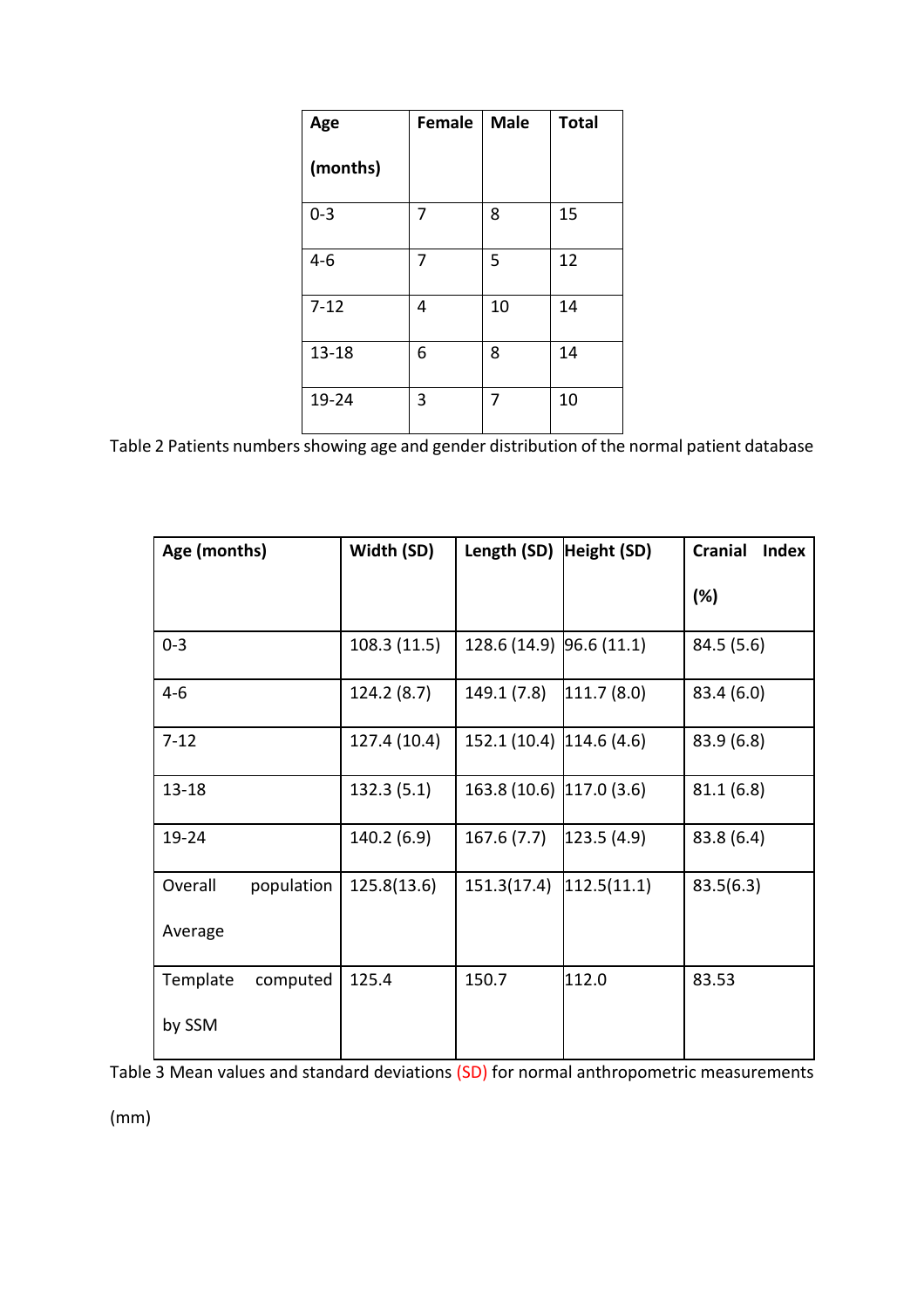|                 | Mean        | <b>Mean</b>  | Mean Height | Mean CI (%) |
|-----------------|-------------|--------------|-------------|-------------|
| <b>Patients</b> | Width (SD)  | Length (SD)  | (SD)        | (SD)        |
| <b>SAG PRE</b>  | 116.2(8.5)  | 164.6 (11.9) | 104.1(8.0)  | 70.8(4.5)   |
| <b>SAG POST</b> | 129.8 (9.9) | 177.3 (11.4) | 119.8(7.4)  | 73.3(3.5)   |
| <b>TCR PRE</b>  | 127.5 (4.9) | 188.1 (9.3)  | 118.0(3.6)  | 67.9(3.7)   |
| <b>TCR POST</b> | 135.0 (9.3) | 178.3 (4.8)  | 120.0(7.9)  | 75.7 (4.0)  |

Table 4 Anthropometric mean measurements and standard deviation of the SAG PRE, SAG

POST, TCR PRE and TCR POST groups (mm).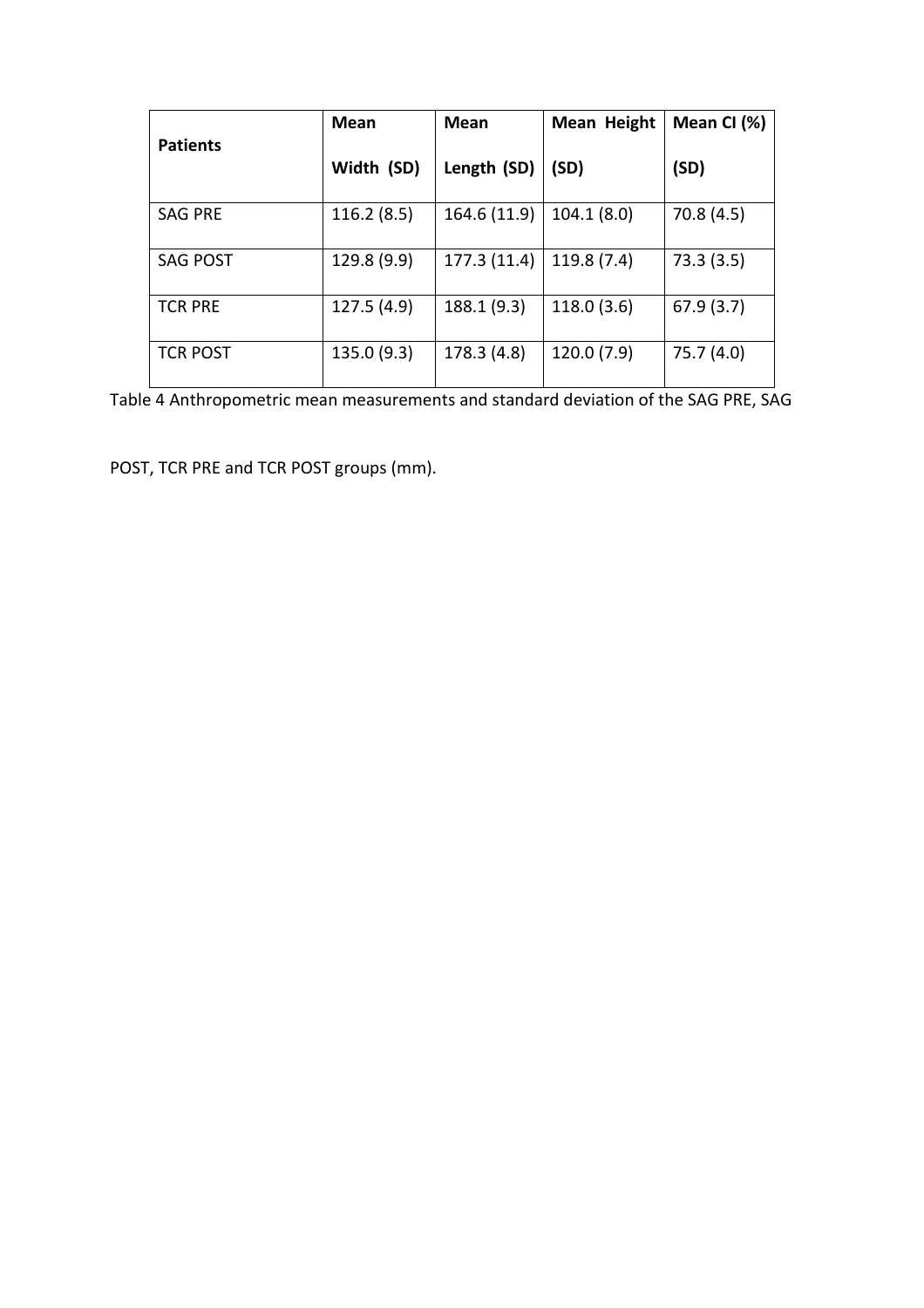#### FIGURE CAPTIONS

Figure 1 Statistical Shape Method (SSM) applied to the NORM population for the analysis of shape variations (MODEL 1): each patient head shape is retrieved through segmentation of CT or extraction of head shape from 3D scan ("Reconstruction"), it is similarly processed and fed into Deformetrica, which computes template ("SSM"); PCA is used to post-process the data ("Post-Processing") which is then visually ("Visual Results") analysed. Individual patient dimensions, morphometric indices and demographic information are correlated with shape vectors ("Numerical Results").

Figure 2: Visualization of the MODEL 1 average head template (A); visualization of the variation within the NORM population at -2.7 SD and 2.7 SD for Mode 1 (B) and Mode 2 (C)

Figure 3 A-D) Correlation between the principal components from Mode 1 with cranial width (A, r = 0.75, p<0.001), length (B, r = 0.84, p<0.001), height (C, r = 0.84, p<0.001) and age (D, r=0.76, p<0.001). E) Correlation between the principal components from Mode 2 with cranial